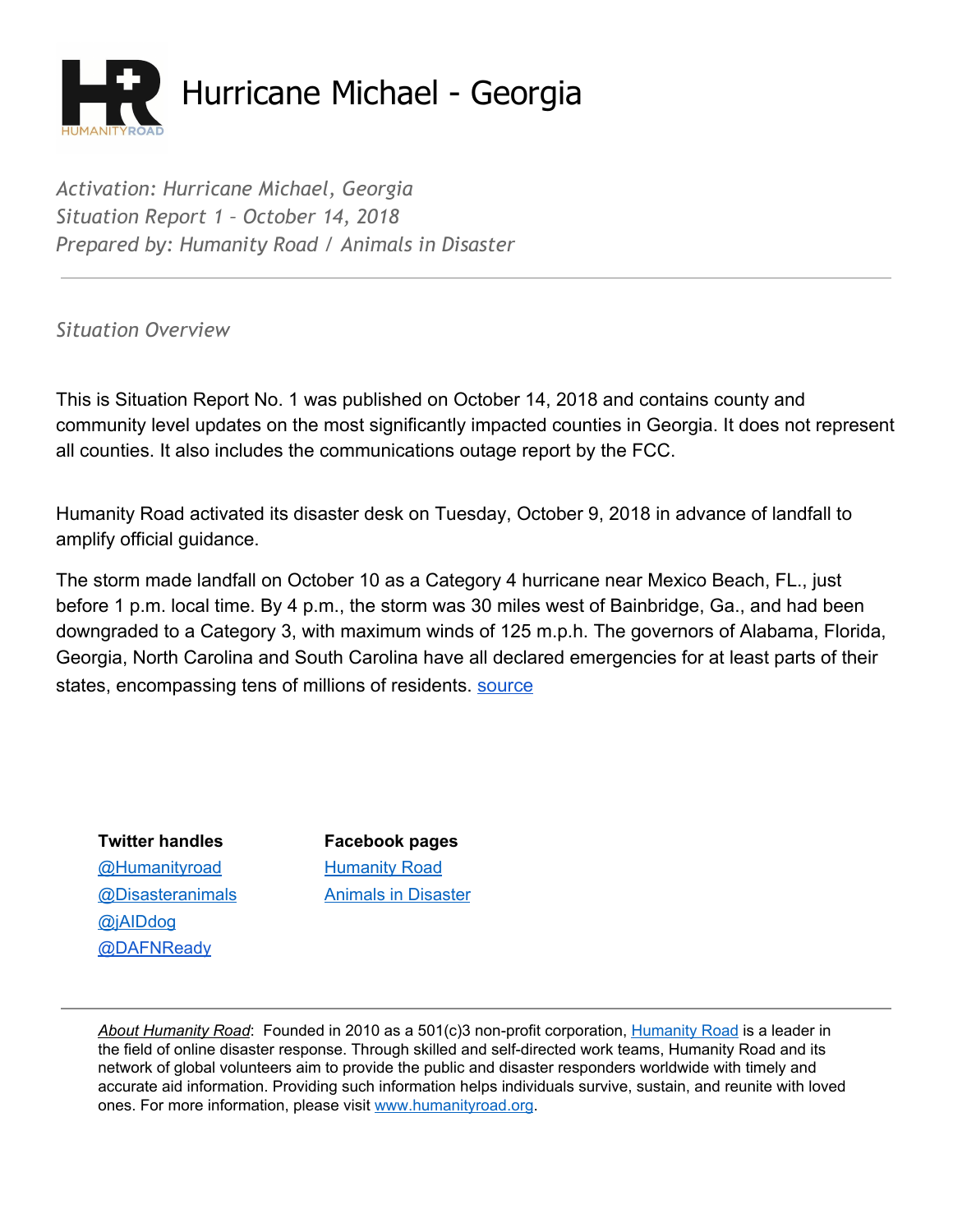# **Table of Contents**

| <b>Significant Updates (most recent first)</b>              | $\mathbf{3}$   |
|-------------------------------------------------------------|----------------|
| Georgia State Links                                         | 4              |
| Georgia County and Local Links and Updates                  | $\overline{5}$ |
| <b>Baker County</b>                                         | 5              |
| <b>Ben Hill County</b>                                      | 5              |
| <b>Berrien County</b>                                       | 5              |
| <b>Bleckley County</b>                                      | 6              |
| <b>Bulloch County</b>                                       | 6              |
| Calhoun County                                              | $\overline{7}$ |
| <b>Colquitt County</b>                                      | $\overline{7}$ |
| <b>Crisp County</b>                                         | $\overline{7}$ |
| <b>Decatur County</b>                                       | 8              |
| Dodge County                                                | 9              |
| Dooly County                                                | 9              |
| Dougherty County                                            | 10             |
| <b>Early County</b>                                         | 10             |
| <b>Evans County</b>                                         | 10             |
| <b>Grady County</b>                                         | 11             |
| Lee County                                                  | 11             |
| <b>Miller County</b>                                        | 11             |
| Randolph County                                             | 12             |
| Seminole County                                             | 12             |
| <b>Thomas County</b>                                        | 13             |
| <b>Emergency Phone Numbers and Help Lines</b>               | 14             |
| <b>Reunification Sites and Numbers</b>                      | 14             |
| <b>Situation Reports and Maps</b>                           | 14             |
| <b>Shelters and Evacuation Centers</b>                      | 14             |
| <b>Communications Sector</b>                                | 15             |
| <b>Health / Medical Sector</b>                              | 19             |
| <b>Special Needs / Vulnerable Populations</b>               | 20             |
| <b>Power and Fuel</b>                                       | 21             |
| <b>Food and Water</b>                                       | 21             |
| <b>Animals in Disaster</b>                                  | 22             |
| <b>Imagery including Satellite, Drone, Pictures, Videos</b> | 22             |
| <b>Volunteers Reporting</b>                                 | 22             |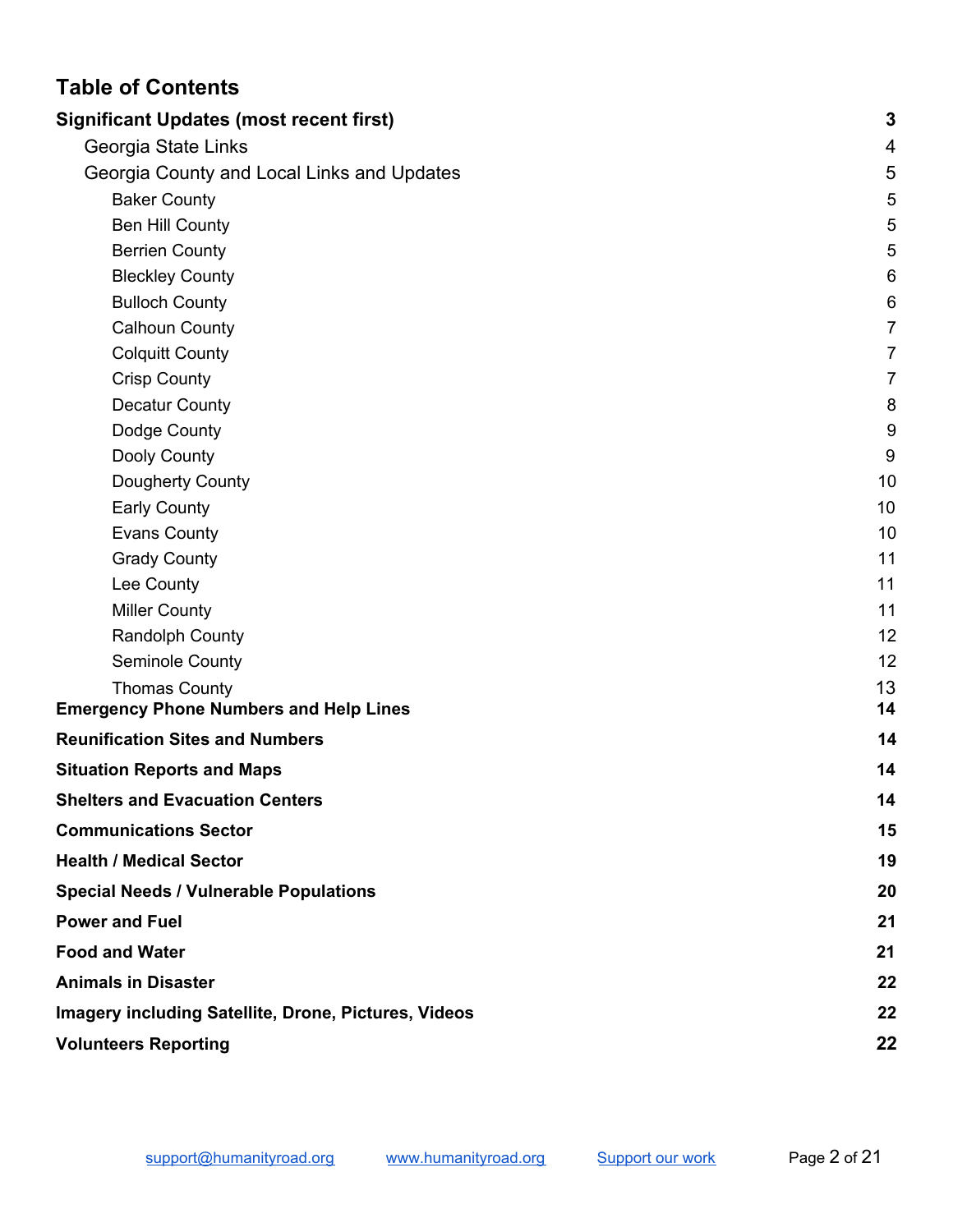# <span id="page-2-0"></span>**Significant Updates (most recent first)**

- County Updates: See county individual sections for significant updates for each of the 20 counties included in this report.
- Surge: [Montgomery County Maryland CERT Team](http://montgomerycert.org/) has been activated by Humanity Road to provide additional surge support for Hurricane Michael and the Strategic Map.
- Health and Medical: As of Oct 12, two dozen hospitals and nursing homes were operating on generator power across the state of Georgia. [source](https://www.ajc.com/weather/hurricanes/two-dozen-georgia-hospitals-nursing-homes-relying-backup-generators-deadly-storm-wake/bffOw6eUo80uvwUDwgUIUJ/)
- Communications: As of Oct 13 131 out of 4,446 cell towers are out. [Source](https://www.fcc.gov/document/hurricane-michael-communications-status-report-october-13-2018) The FCC activated its reporting system for Georgia and has requested service providers to provide information on 84 counties. The following counties had more than 20% of all cell towers in the county down as of Oct 12:
	- 21% Baker Oct 13 now 16%
	- 39% Ben Hill Oct 13 now all cell towers are operational
	- 22% Calhoun Oct 13 now 19%
	- 33% Colquitt Oct 13 now 3%
	- 15% Crisp Oct 13 now 2%
	- 27% Decatur Oct 13 now 17%
	- 22% Dougherty Oct 13 now 6%
	- **○ 22% Early - Oct 13 now 53%**
	- 21% Evans Oct 13 now all cell towers are operational
	- 24% Grady Oct 13 now 7%
	- 23% Macon Oct 13 now all cell towers are operational
	- **○ 62% Miller New Oct 13**
	- 22% Schley Oct 13 now all cell towers are operational
	- 26% Terrell Oct 13 now all cell towers are operational
	- 29% Webster Oct 13 now all cell towers are operational
	- 37% Wheeler Oct 13 now 12%
	- 34% Wilcox Oct 13 now all cell towers are operational
	- 30% Worth Oct 13 now 21%
- Fuel: There are currently no fuel shortages in Georgia. Power loss in southwest Georgia is causing difficulties with fuel pumps and the processing of credit/debit transactions. **[Source](http://www.gema.ga.gov/Pages/default.aspx)**
- Water: Boil water orders have been issued for some cities in Georgia. [Source](https://www.walb.com/2018/10/11/albany-dawson-sasser-issue-boil-water-notice/)
- <span id="page-2-1"></span>● Georgia State update: President Donald J. Trump Signs Emergency Declaration for Georgia [Source](https://www.fema.gov/news-release/2018/10/11/president-donald-j-trump-signs-emergency-declaration-georgia) - Public Assistance (A and B) Baker, Bleckley, Burke, Calhoun, Colquitt, Crisp, Decatur, Dodge, Dooly, Dougherty, Early, Emanuel, Grady, Houston, Jefferson, Jenkins, Johnson, Laurens, Lee, Macon, Miller, Mitchell, Pulaski, Seminole, Sumter, Terrell, Thomas, Treutlen, Turner, Wilcox, and Worth counties.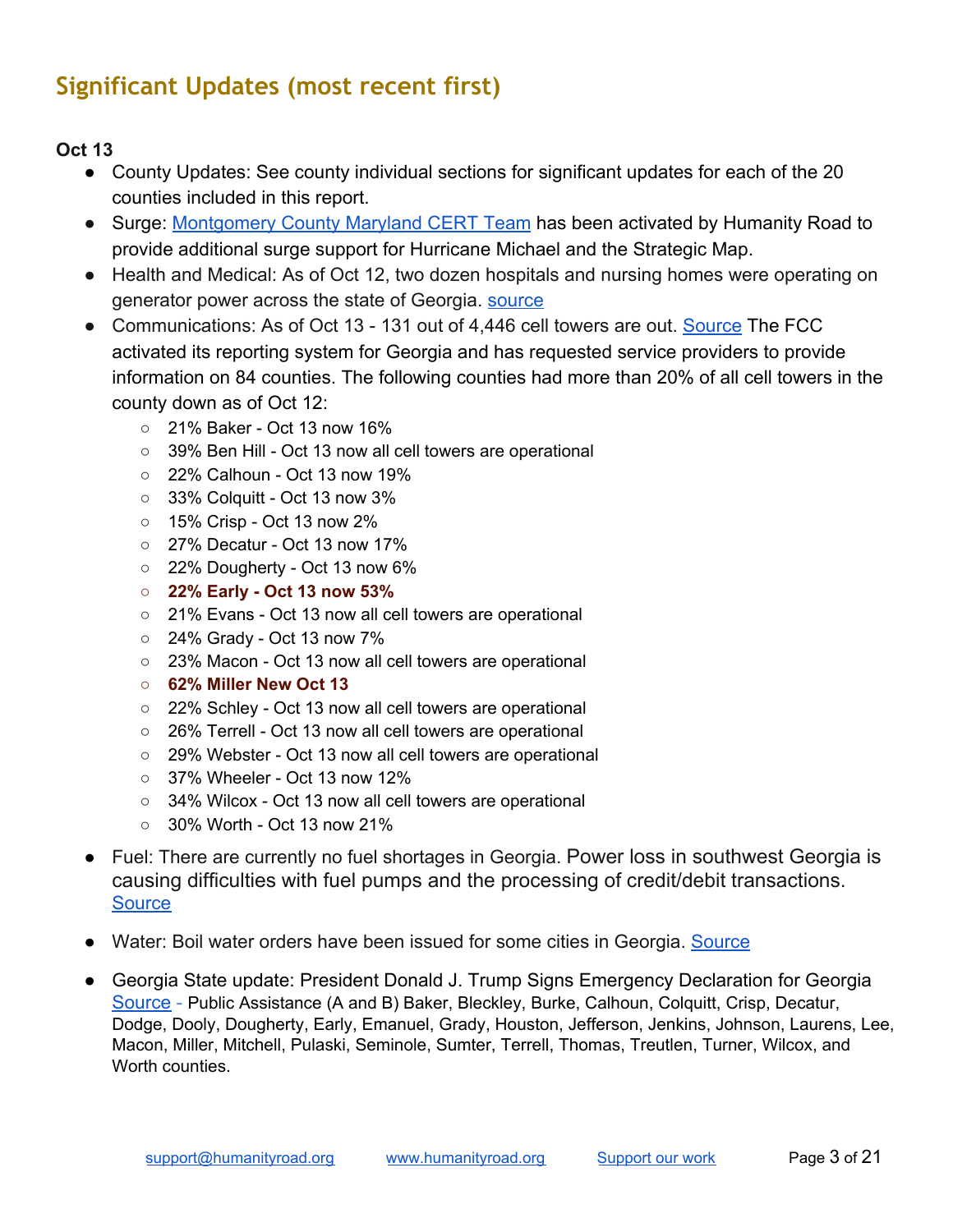# **Georgia State Links**

Website<https://georgia.gov/> Twitter<https://twitter.com/georgiagov> Facebook<https://www.facebook.com/georgiagov/> Emergency Services Website [http://www.gema.ga.gov](http://www.gema.ga.gov/Pages/default.aspx) Emergency Services Twitter <https://twitter.com/GeorgiaEMA>

# <span id="page-3-0"></span>**Georgia County and Local Links and Updates**

### <span id="page-3-1"></span>Baker County

Population 3,451 **Website** Facebook **Twitter** 

#### **Updates:**

- Oct 13 15.8% of all cell towers down in county via FCC Outage Report [source](https://www.fcc.gov/document/hurricane-michael-communications-status-report-october-12-2018)
- Oct 12 21.1% of all cell towers down in county via FCC Outage Report [source](https://www.fcc.gov/document/hurricane-michael-communications-status-report-october-12-2018)

### <span id="page-3-2"></span>**Ben Hill County**

Population 17,634 Website<http://www.benhillcounty.com/>

City of Fitzgerald Facebook<https://www.facebook.com/cityoffitzgerald/>

Mayor of Fitzgerald Facebook <https://www.facebook.com/jimpuckettformayor/>

Locations of Interest: Fitzgerald, Bowen's Mill, Queensland

#### **Updates:**

- Oct 13 no cell towers down in county via FCC Outage Report [source](https://www.fcc.gov/document/hurricane-michael-communications-status-report-october-12-2018)
- Oct 12 38.9% of all cell towers down in county via FCC Outage Report [source](https://www.fcc.gov/document/hurricane-michael-communications-status-report-october-12-2018)
- Oct 12 Via Mayor of Fitzgerald I want to thank everyone for their patience as Fitzgerald Utilities and Irwin EMC crews work diligently to restore your power. They've been at it since very early this morning and will work late into the night before heading home for a few hours sleep. These linemen are dedicated professionals who won't stop until we're all back to full power. My home is still without power so I understand your frustration. Thank you again for your patience and positivity! [source](https://www.facebook.com/jimpuckettformayor/posts/302480450342655?__xts__[0]=68.ARCEP38k2xrma51IcXIuwgpM5GTgyiBl45-YKOj7QDVbG9jIKK349iVCcG2VVlYixc15k668oNEp6pN-EzvLX4-e6bxNhwKTUDQJNUsfx40J7Fy8MA5hXKAh4n2CcUQQxY8zLs5_MguNBGxO0awlF7P604Eoa82ZeVBExff9Q1Z4zOO8s2wd&__tn__=-R)

### <span id="page-3-3"></span>Berrien County

Population - 19,286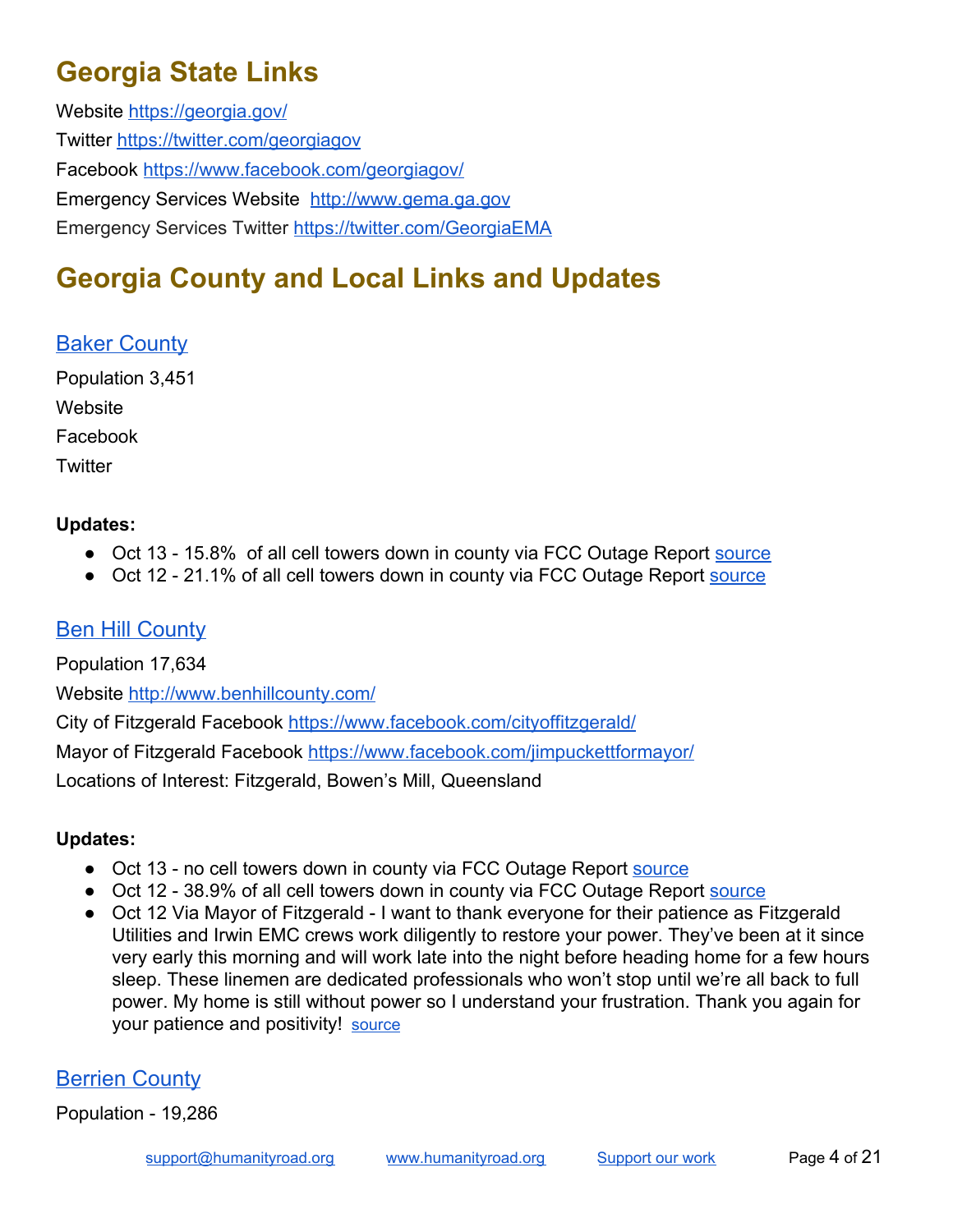Website - <http://berriencountygeorgia.com/> Facebook -<https://www.facebook.com/pages/Berrien-County-Georgia/132951140077434> Twitter - [source](https://twitter.com/search?q=berrien%20ga&src=typd) Emergency Services - [source](http://www.gema.ga.gov/Pages/County-Info.aspx?county=Berrien%20County)

**Locations of Interest:** Nashville, Ray City, Alapaha, Enigma, Glory

#### **Updates:**

- **●** Oct 13 no cell towers down in county via FCC Outage Report [source](https://www.fcc.gov/document/hurricane-michael-communications-status-report-october-12-2018)
- **●** Oct 12 -10% of cell towers down in county via FCC outage report [source](https://www.fcc.gov/document/hurricane-michael-communications-status-report-october-12-2018)

### <span id="page-4-0"></span>**Bleckley County**

Population 13,063

County Website <http://www.bleckley.org/>

City of Cochran Police Facebook [https://www.facebook.com/Cochran-Police-Department](https://www.facebook.com/Cochran-Police-Department-1662027550741750/?__xts__[0]=68.ARCqV6cKke3cq67OUeFIk8BJGUXGOF3g5ZsGAvWEjb7ugcYZ3O4mZO28NS0IomlIUGPWN-gOlvafxvAPa9XcX8FoXoN-QxKnkejNhVgltqyYbQM_gy6p288-i0jTZhdb6czSlgGE94uvYP0QWznOwvSx-XFP5M_Ynk7hN3I1nmx0bacvqCDS5g&__xts__[1]=68.ARBNn7Z_WHHy0tq8Duz9DFn92-MuFL0cD1db8e_fUGF2ItGjdbXFcQy2_L1LKyxDzCnZr4xOgyoD5a0H383k3y5NmjRtCTrz6bEZcLT64UXZtoTmpfCF04HeHwmvn7S2yIWlcwYLQBqA9dHZS8ZRboa-qijeqN93oG48zr_Lpm1a_dkQen9Swg&hc_ref=ARQPH0Atn6mjR3--eIAmgJcpKYdWpkbSGKKTCYPYjOf_j6TPAzkGRCDIBnX4Jv3or8c&fref=nf&__tn__=kC-R) Locations of Interest: Allentown, Cary, [Cochran,](https://www.cityofcochran.com/) Empire, Goldsboro, Town, Westlake, Yonkers,

### **Updates:**

Oct 13

● No cell towers down in county via FCC Outage Report [source](https://www.fcc.gov/document/hurricane-michael-communications-status-report-october-12-2018)

Oct 12

- 8.7% of cell towers down in county via FCC outage report [source](https://www.fcc.gov/document/hurricane-michael-communications-status-report-october-12-2018)
- Georgia Power crews are working very hard to restore power throughout the city. Most recently they have 3 out of 4 city water wells, Bleckley Memorial Hospital, Bryant Nursing Center, Middle Georgia State University, several sewage system lift stations, and residences in these general areas back online. [source](https://www.facebook.com/permalink.php?story_fbid=2201417956802704&id=1662027550741750&__xts__[0]=68.ARCqV6cKke3cq67OUeFIk8BJGUXGOF3g5ZsGAvWEjb7ugcYZ3O4mZO28NS0IomlIUGPWN-gOlvafxvAPa9XcX8FoXoN-QxKnkejNhVgltqyYbQM_gy6p288-i0jTZhdb6czSlgGE94uvYP0QWznOwvSx-XFP5M_Ynk7hN3I1nmx0bacvqCDS5g&__tn__=-R)
- **Cochran -** Bleckley County Emergency Management, Cochran Fire, and Cochran Police will be opening a drinking water distribution site at 12 Noon today. The location will be at the old shirt factory on Dohl Street in the City of Cochran. The distribution site will be a "Drive-Thru". Do not park or leave your vehicle. [Source](https://www.facebook.com/Cochran-Police-Department-1662027550741750/?ref=py_c)

# <span id="page-4-1"></span>Bulloch County

Population - 72,651 Website - <http://bullochcounty.net/> Facebook -<https://www.facebook.com/Bulloch-County-Public-SafetyEMA-549668325066065/> Twitter - [https://twitter.com/Bulloch\\_County](https://twitter.com/Bulloch_County) Emergency Services - [source](http://www.gema.ga.gov/Pages/County-Info.aspx?county=Bulloch%20County)

### **Updates:**

- Oct 13 no cell towers down in county via FCC Outage Report [source](https://www.fcc.gov/document/hurricane-michael-communications-status-report-october-12-2018)
- Oct 12 18.4% of all cell towers down in county via FCC Outage Report [source](https://www.fcc.gov/document/hurricane-michael-communications-status-report-october-12-2018)
- Oct 11 Bulloch County 911 Director Kelly Bernard said there was no serious damage reported, but throughout the area, trees and limbs falling caused scattered power outages and temporary road closures. **SOUTCE**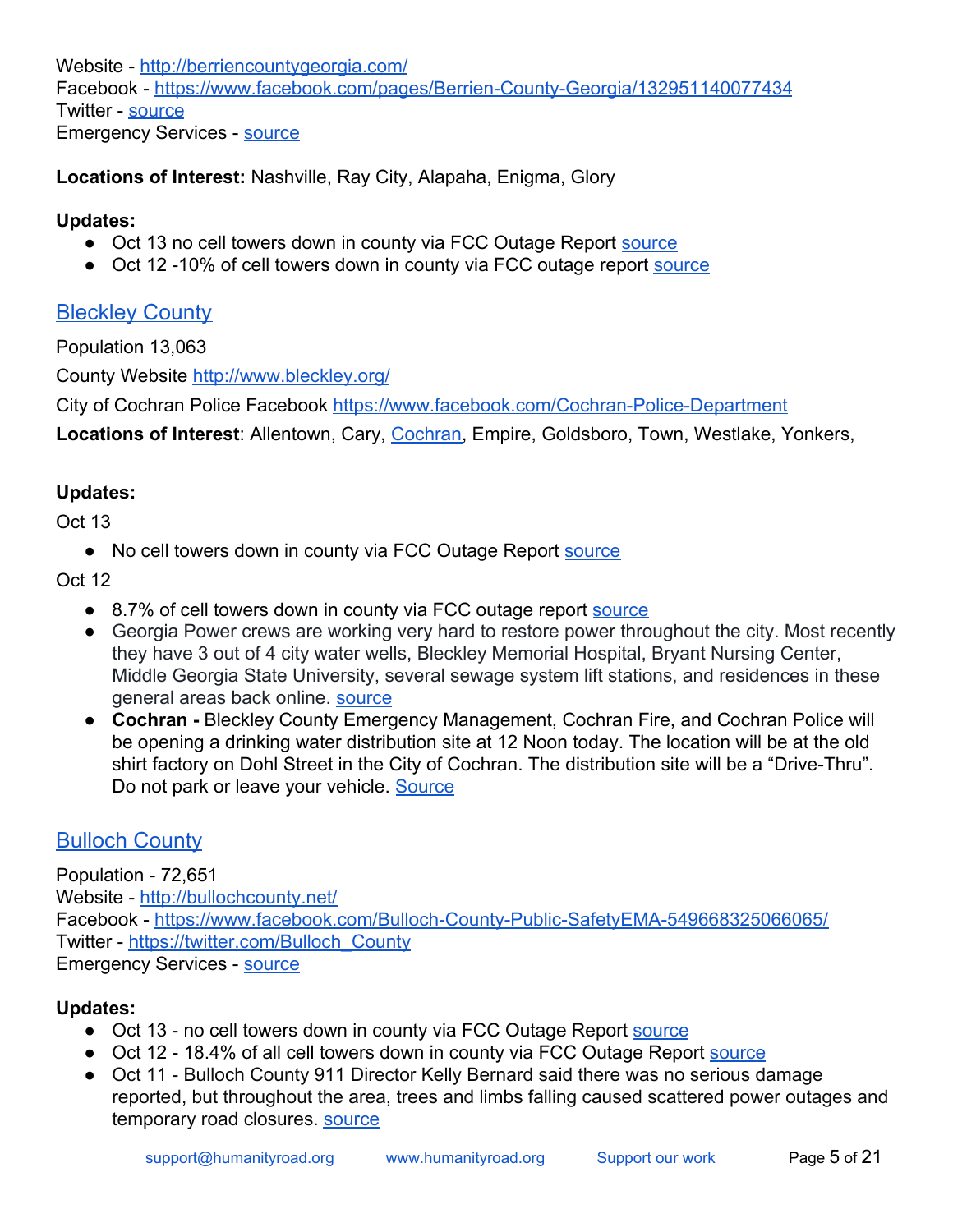### <span id="page-5-0"></span>**Calhoun County**

Population - 6,694 Website - <http://www.calhouncountyga.com/> Facebook -<https://www.facebook.com/Calhoun-County-Georgia-715595515123557/> Emergency Services - [source](http://www.gema.ga.gov/Pages/County-Info.aspx?county=Calhoun%20County)

#### **Updates:**

- Oct 13 County offices will remain closed until power restored. Exception: Road department, Sheriff, EMS [source](https://www.facebook.com/permalink.php?story_fbid=2467948796554878&id=715595515123557&__xts__[0]=68.ARDs3VoW1DvmKwBI2daIeFFy700adDkrXq1oSu6tOzXBPJlKwCPLzJ-CYiTwRl-gHGD7y4pbi4C755lw5bJxkin4V7EDRWH5sGmQn0x6L4YwsjO5YnOY8IFtumaZnMgiIRFjKJx9g0dHed7VqRVKbYJYxCQLT3YcVizNjQnEZOExZ2hZrMejIQ&__tn__=-R)
- Oct 13 no cell towers down in county via FCC Outage Report [source](https://www.fcc.gov/document/hurricane-michael-communications-status-report-october-12-2018)
- Oct 12 22% of all cell towers down in county via FCC Outage Report [source](https://www.fcc.gov/document/hurricane-michael-communications-status-report-october-12-2018)

### <span id="page-5-1"></span>Colquitt County

Population - 45,844 Website - <http://ccboc.com/> Facebook <https://www.facebook.com/Colquitt-County-Board-of-Commissioners-1751310115114502/> Twitter -<https://twitter.com/ColquittCoGa> **Emergency Services - [source](http://www.gema.ga.gov/Pages/County-Info.aspx?county=Colquitt%20County)** 

**Locations of Interest:** Autreyville, Barbers, Bay, Bayboro, Berlin, Center Hill, Cool Springs, Crosland, Doerun, Ellenton, Funston, Ganor, Hartsfield, Kirkwood, Marble, Minnesota, Moultrie, Murphy, Needmore, New Elm, Norman Park, Pineboro, Riverside, Scheley, Sigsbee, Sunset, Terrace, Ticknor, Weldon

#### **Updates:**

Oct 13

- Power There are several thousand of our citizens still without power. We have spoken with the utility companies and they are working around the clock to restore power where they can. Several crews from outside our region have been deployed to assist with the restoration process. Some of the damage is so severe that it requires a slow process by hand to repair power lines and poles. Please stay off or avoid roads where utility crews are working so that it does not slow down their progress. **SOUICE**
- Video of night time activities removing downed trees [source](https://www.facebook.com/elvira.gibson.5/videos/pcb.2054170891301911/2054165377969129/?type=3&theater)
- Road Closure Update: The following 19 roads are closed: [Source](https://www.facebook.com/Colquitt-County-Board-of-Commissioners-1751310115114502/?__tn__=kC-R&eid=ARBaznkJVC9ifqLZRwTfdhr5d6tNZf6NBk1c3iSEkVlSa81tHmBcb8hqqna3j69Af-KCjC8twBCmU3FJ&hc_ref=ARToCYnpltlQGydF60Gnf0fXO6uQYK3WIy4Ees6FFveAhxU19mbWQo4D7MPSJ7ippAQ&fref=nf&__xts__[0]=68.ARBdH4voSJ7gxf6VOdiAWRjzeAb4amrUReNkLmUCfNDjRx9idJ7elbeBBC13Y0U22Y49iWUyiY3Cq_90IOqg-gEJgWiDPZn6fiWRNoM6lnLbUC351vnpHFHXxH_VGbmXhHKfvDVJVmiR3lxdy53efok9sptScKCScpXG0KgpP6MnkaGW1KdsEw)
- Communications: 2.6% of all cell towers down in county via FCC Outage Report [source](https://www.fcc.gov/document/hurricane-michael-communications-status-report-october-12-2018)

#### Oct 12

● Communications: 33.3% of all cell towers down in county via FCC Outage Report [source](https://www.fcc.gov/document/hurricane-michael-communications-status-report-october-12-2018)

### <span id="page-5-2"></span>Crisp County

Population - 23,439 County Website -<https://www.crispcounty.com/> County Facebook - <https://www.facebook.com/pages/Crisp-County-Georgia/103232003064614> Sheriff Twitter - <https://twitter.com/CrispCoSheriff>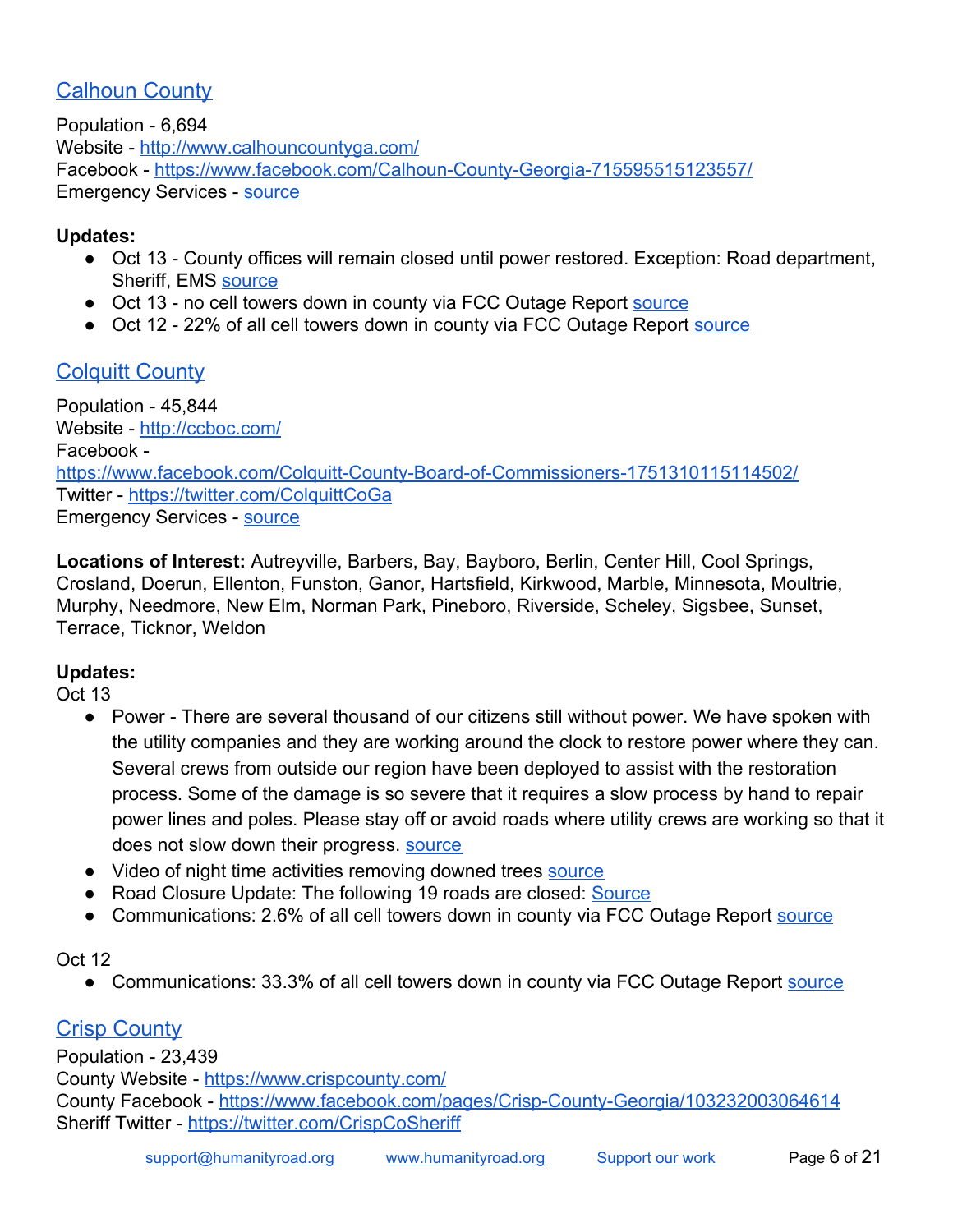Sheriff Facebook <https://www.facebook.com/CrispCountySheriffsOffice> Emergency Services - [source](http://www.gema.ga.gov/Pages/County-Info.aspx?county=Crisp%20County)

### **Updates:**

Oct 13

- COMMUNICATIONS: Forsyth County providing mobile communications [source](https://www.facebook.com/CrispCountySheriffsOffice/posts/1877271912328388?__xts__[0]=68.ARDVkZjOO930_Ojv1ZxM0dN8j0_9ZFL5CylUK3wrelP-hRoFAB_y4GQQtDgHVMpvbHeu8qGruqRRQ75cLc5TZe3rK6EXm5MCah3qYPD1XzbOOkvaqV6wBlq4y1WweTTF_LctEZlYuPj2RW8W-wCP20dytKYp9IZ2ajgLB8IIIoKHTEsCnu0gYQ&__tn__=-R)
- Via Crisp Co. Sheriff Beginning at 3:00 p.m. we will have FREE WATER and ICE ice distribution at the Crisp County High School(2402 Cougar Alley). Please share with friends and family that are in need. [source](https://twitter.com/CrispCoSheriff/status/1051173878104494082)
- Via Crisp Co. Sheriff [source](https://www.facebook.com/CrispCountySheriffsOffice/?__xts__[0]=68.ARDVkZjOO930_Ojv1ZxM0dN8j0_9ZFL5CylUK3wrelP-hRoFAB_y4GQQtDgHVMpvbHeu8qGruqRRQ75cLc5TZe3rK6EXm5MCah3qYPD1XzbOOkvaqV6wBlq4y1WweTTF_LctEZlYuPj2RW8W-wCP20dytKYp9IZ2ajgLB8IIIoKHTEsCnu0gYQ&__xts__[1]=68.ARDS_j6P4-d7f0GPA0kB0Kqh95f1ynXweXfzCv2ZdLL6dHNCiSiQN-o8ehlEfd78Q6ISEG024-SDar2LJA-mUbN4nZODd7eZIPDDZcXySRMJgnQ82N1lrRgLd9Gksg3Oab8XttwIInRHp2I1qr_CzXXRISbfsAZkVdvxixelFtrFfvPXEY997Q&__xts__[2]=68.ARDwq_ag04ooqvqoZ7u44KJiuJd3ZoEWkQTa2A10FbxHc3KIraT98R_m_RIq6dybX7P3EeeA8U-XhIvHAeUALMu9-9JxBYvddWjoLaLCBJ1tKOVZGlMcmq3KMgyNSdCQ7pNiIF4yhRuJA66tHNA4gTfsBy4V7F2YLdfL9PLhAM1BTkaW5Gnu8A&hc_ref=ARRHS0PDvvxOC_pPLlgWG3UM0Unwwwj8R6Ir2znm3mfYgz6gww6EUEDwvjs5o2VDjFE&fref=nf&__tn__=kC-R)
	- Georgia Emergency Management has filled our request for generators and resources. Crisp County Emergency Management remains dedicated to you. Hurricane Michael affected everyone in this community. However in this time of great despair the community has joined together and will prevail.
	- POWER: Crisp County Emergency Management is aware 50% of citizens are currently without power. PLEASE BE PATIENT all personnel members are working diligently to clear roadways so power can be restored. There are groups from Tennessee, Marietta, and Douglas assisting Crisp County Power to help restore power to the community.
	- DEBRIS CLEANUP: Georgia Forestry Commission and Department of Natural Resources, Department of Corrections and Forsyth County Sheriff's Deputies have spent the past days assisting us in clearing the roads of debris. Your local first responders, power commission employees, and public works personnel are also continuing to work tirelessly through the rubble and debris.
	- SCHOOLS: All Crisp County Schools are closed Monday, Oct. 15, 2018
- 2.2% of all cell towers down in county via FCC Outage Report [source](https://www.fcc.gov/document/hurricane-michael-communications-status-report-october-12-2018)

### Oct 12

● 15.2% of all cell towers down in county via FCC Outage Report [source](https://www.fcc.gov/document/hurricane-michael-communications-status-report-october-12-2018)

### <span id="page-6-0"></span>**Decatur County**

Population - 22,813 Website - <http://www.decaturga.com/> Facebook -<https://www.facebook.com/DecaturCountyClerk/> Twitter -<https://twitter.com/downtowndecatur> Emergency Services - [source](http://www.decaturcountyga.gov/departments-agencies/emergency-management-agency/)

### **Updates:**

- Open Shelter Jones Wheat Elementary School 1400 E BROUGHTON ST Bainbridge Decatur County, GA
- Food and water are being distributed from (8 a.m. to 6 p.m.) at Southern Regional Technical College 2500 E. Shotwell Street Bainbridge, GA 39819 [source](http://www.gema.ga.gov/Pages/default.aspx)
- 16.7% of all cell towers down in county via FCC Outage Report [source](https://www.fcc.gov/document/hurricane-michael-communications-status-report-october-12-2018) Oct 12
	- 26.7% of all cell towers down in county via FCC Outage Report [source](https://www.fcc.gov/document/hurricane-michael-communications-status-report-october-12-2018)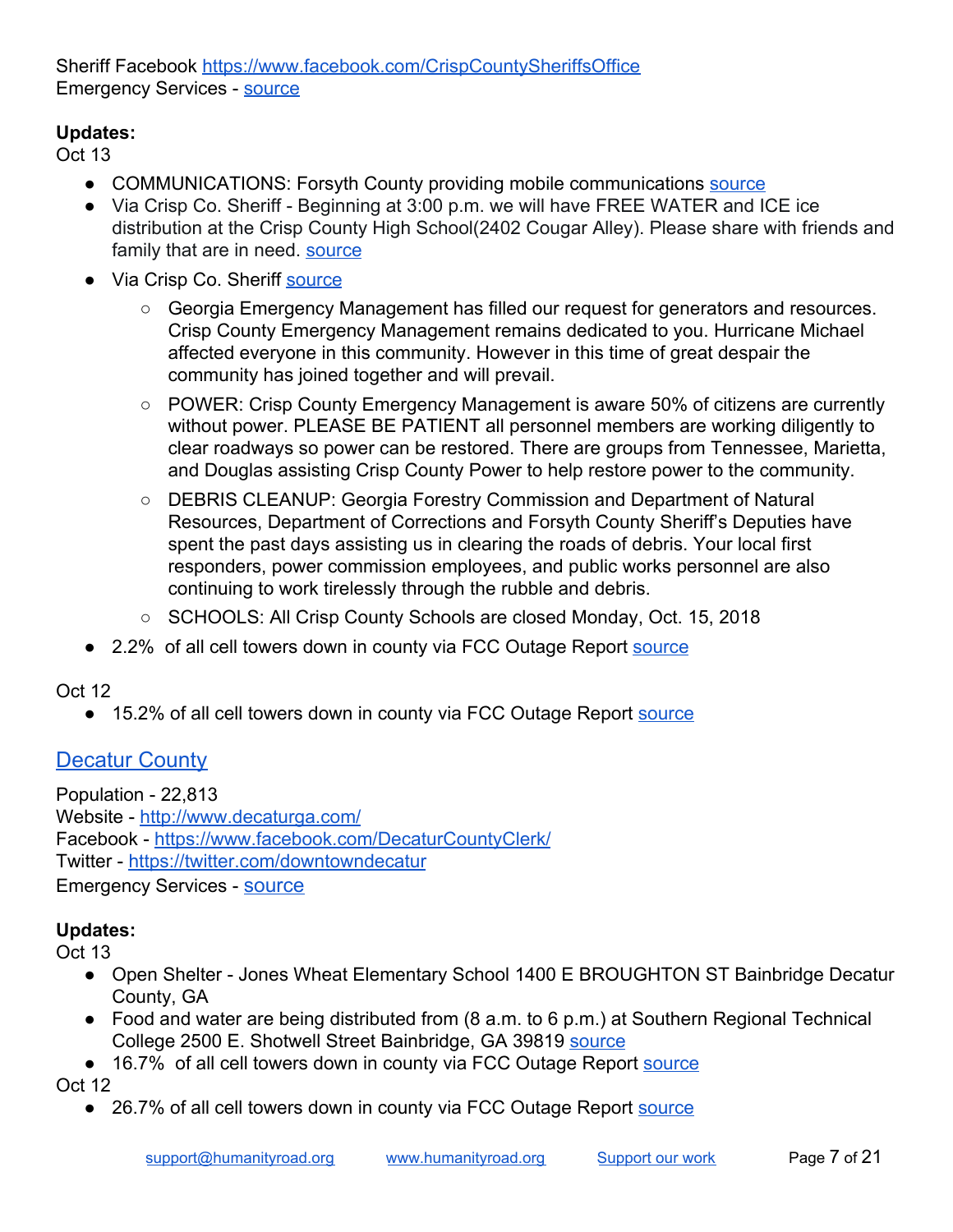### <span id="page-7-0"></span>Dodge County

Population 21,796

County Website <https://www.dodgecountyga.com/>

County Emergency Management Facebook <https://www.facebook.com/dodgeema/>

City of Eastman Facebook [https://www.facebook.com/City-of-Eastman](https://www.facebook.com/City-of-Eastman-550997085106364/?ref=py_c)

**Locations of Interest:** Chauncey, Chester, Eastman, Empire, Milan, Plainfield, Rhine, Towns,

### **Updates:**

Oct 13

● 1.9% of all cell towers down in county via FCC Outage Report [source](https://www.fcc.gov/document/hurricane-michael-communications-status-report-october-12-2018)

Oct 12

- City of Eastman: The City does not have any plans to shut the water off. We have 2 wells working on power and 1 by generator at this time. [source](https://www.facebook.com/permalink.php?story_fbid=884677905071612&id=550997085106364&__xts__[0]=68.ARDv9m09d_gC1-sE9rXwgh1WRETvGHWLiaYR1J4REzCZdLsFjFLAaDmCAzoWbX2p8YHENTLR5o989wn9d7gyjJBn4SUWdoo22tUdbe4kWpUIirBxVi9vdNVJPQrZN6F2BPB2AN-M6P313O0DnvbCxBVEzSq9mgJKsyvERALdDx2O24LUOFZM&__tn__=-R)
- 17.3% of all cell towers down in county via FCC Outage Report [source](https://www.fcc.gov/document/hurricane-michael-communications-status-report-october-12-2018)

# <span id="page-7-1"></span>Dooly County

Population 14,918 County Website <http://doolycountyga.com/> Sheriff Office Website<https://t.co/i5CA86F7fS> Facebook Sheriff Office Twitter <https://twitter.com/DoolyCountySO>

**Locations of Interest:** Byromville, Dooling, Lilly, Pinehurst, Unadilla, Vienna,

### **Updates:**

Oct 13

- 6.3% of all cell towers down in county via FCC Outage Report [source](https://www.fcc.gov/document/hurricane-michael-communications-status-report-october-12-2018)
- Dooly County Public Schools will be closed on Monday, October 15 (Staff will report at 10 a.m.) The football game on Monday will take place in Crawford County at 6:00 p.m. [source](http://www.dooly.k12.ga.us/)

Oct 12

● 12.5% of all cell towers down in county via FCC Outage Report [source](https://www.fcc.gov/document/hurricane-michael-communications-status-report-october-12-2018)

Oct 11

● The original curfew (07:00PM - 07:00AM) has been extended to 10:00AM. There are numerous powerlines down and trees blocking roadways. Emergency personnel are assessing damage and taking every necessary action to restore a safe environment for all residents. [source](https://twitter.com/DoolyCountySO/status/1050334684549394433)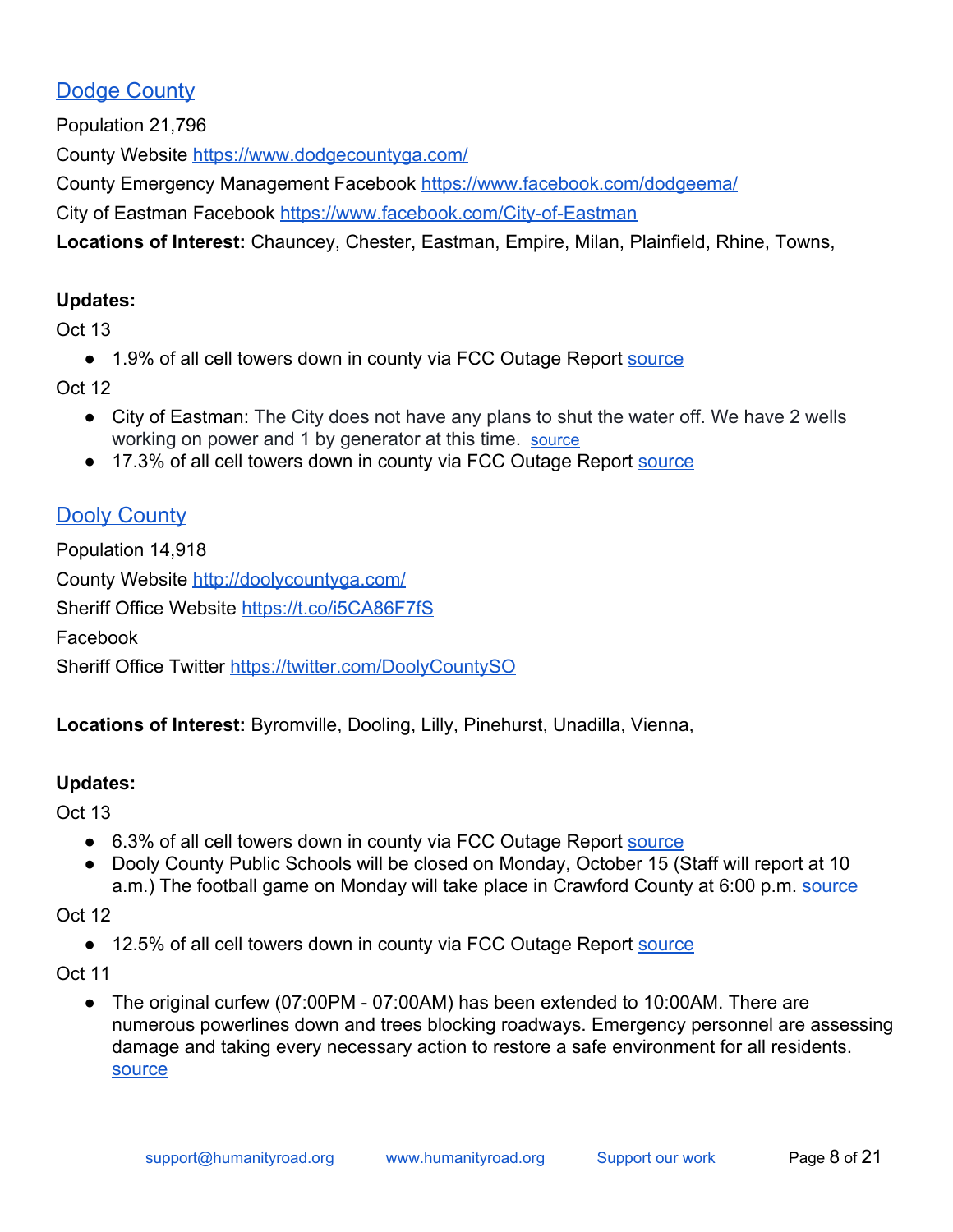### <span id="page-8-0"></span>Dougherty County

Population - 91,332 Website - <http://www.dougherty.ga.us/> Facebook -<https://wfxl.com/news/local/dougherty-county-ema-requesting-four-wheelers-and-atvs> Twitter -<https://twitter.com/1doughertycoga> Emergency Services - [source](http://www.gema.ga.gov/Pages/County-Info.aspx?county=Dougherty%20County)

### **Updates:**

Oct 13

- Open Shelter Albany Civic Center, 100 W Oglethorpe Rd, ALBANY, GA 31701 Capacity 400
- A Boil Water order has been issued for Dougherty County [Source](https://www.facebook.com/pg/1doughertycountyga/posts/?ref=page_internal)
- Food, water and tarps are being distributed from (10 a.m. to 5 p.m.) at Old Winn Dixie parking lot, 2424 Sylvester Road Albany, GA 31705 [source](http://www.gema.ga.gov/Pages/default.aspx)
- 6.5% of all cell towers down in county via FCC Outage Report [source](https://www.fcc.gov/document/hurricane-michael-communications-status-report-october-12-2018)

Oct 12

● 21.8% of all cell towers down in county via FCC Outage Report [source](https://www.fcc.gov/document/hurricane-michael-communications-status-report-october-12-2018)

# <span id="page-8-1"></span>**Early County**

Population 11,008

About the County <https://georgia.gov/cities-counties/early-county> City of Blakely Website <http://cityofblakely.net/> City of Blakely Facebook [https://www.facebook.com/pages/City-of-Blakely/](https://www.facebook.com/pages/City-of-Blakely/1549549495294832?ref=hl) City of Jakin Website <http://www.ircusa.com/jakin/>

Emergency Services [source](http://www.gema.ga.gov/Pages/County-Info.aspx?county=Early%20County)

### **Updates:**

Oct 13

- City of Blakely is working with multiple State and Federal agencies to provide as much support to the citizens as humanly possible. Relief materials and supplies will be announced as they become available. We will provide information about power restoration efforts in the near future. [source](https://www.facebook.com/welcometoblakely/posts/2132089117040864?__xts__[0]=68.ARDIXqgUdvPhhqDNR9XbkjqF_XtOgdGcYY62NomynGOuOkK0sVxI4RGFpfnzHpC2EDSNni3ZJG11N6iKmM_ZfxDR_JVTRL5ZdQDTDWB9e099gCnLSLdYOyLYBWm6rYdf_ievJaYvsBLA7_FkLhiHF30nZWi-PqDltqSDw8Fpc0SPk8sDC-EqZg&__tn__=-R)
- Food and water are being distributed from (8 a.m. to 6 p.m.) at Abraham Baldwin Agricultural College 40 Harold Ragan Drive Blakely, GA 39823 [source](http://www.gema.ga.gov/Pages/default.aspx)
- **52.9% of all cell towers down in county** via FCC Outage Report [source](https://www.fcc.gov/document/hurricane-michael-communications-status-report-october-12-2018)

### Oct 12

● 22.2% of all cell towers down in county via FCC Outage Report [source](https://www.fcc.gov/document/hurricane-michael-communications-status-report-october-12-2018)

## <span id="page-8-2"></span>**Evans County**

Population 11,000 Website - <https://evanscounty.org/> Facebook -<https://www.facebook.com/EvansCountyGA> Emergency Services - [source](http://evanscounty.org/departments/ema/)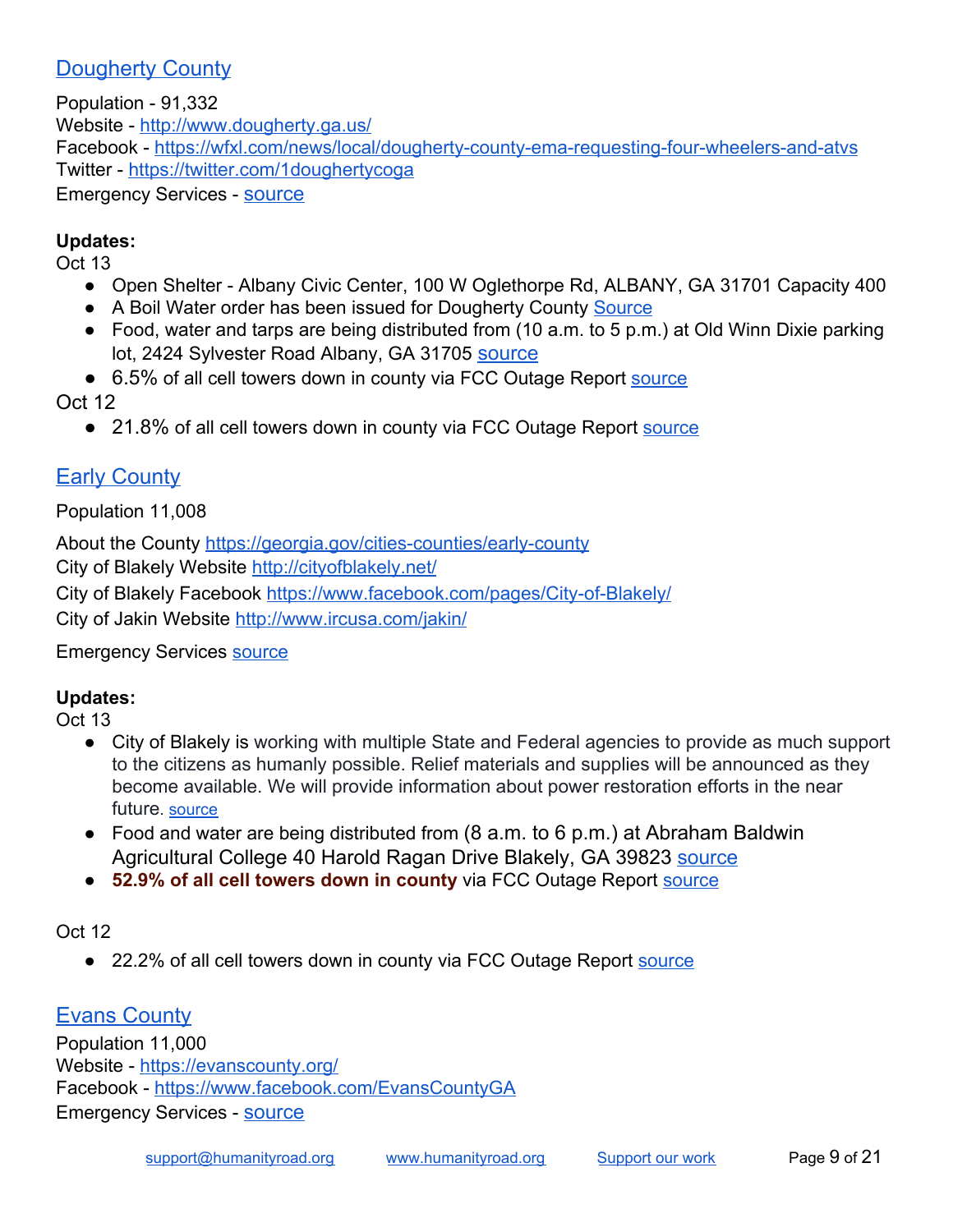### **Updates:**

Oct 13

● No cell towers down in county via FCC Outage Report [source](https://www.fcc.gov/document/hurricane-michael-communications-status-report-october-12-2018)

Oct 12

● 21.1% of all cell towers down in county via FCC Outage Report [source](https://www.fcc.gov/document/hurricane-michael-communications-status-report-october-12-2018)

Oct 11

● Via Evans County Emergency Management Facebook - locations impacted are Claxton and Daisy [source](https://www.facebook.com/EvansCountyGA/posts/2220051504948836?__xts__[0]=68.ARDwoUX4xx5FAe5RRhgPj1Qqw8194RyfPRdSV8ayNn6WmoBtFNCo9Mtbxev8Zq1VY3dU_Uf5JWGnfXVBBPVCcIUkisWHcs7WH5DWiJqFCWj1hdzKkkgWgwoRaCa2fxO5WCASu_N3HFlUwOS133PO68vWjr4tMFWVaY6O8zPrUtnooTL6BeSThw&__tn__=-R)

# <span id="page-9-0"></span>**Grady County**

County Website <http://gradycountyga.gov/index.php/about-grady> County Facebook [https://www.facebook.com/pages/Grady-County-Georgia/](https://www.facebook.com/pages/Grady-County-Georgia/132258856813204?eid=ARASx7aXpcGWaB4I-PjRa-PUApXuAVMqD5LuXYisNNWlkM-n3IwfPkxu7u87WWH8UhfGYn8rXlvDFowf) County Emergency Management Facebook <https://www.facebook.com/gradycountyema/> Emergency Services - [source](http://gradycountyga.gov/index.php/public-safety/emergency-management-agency)

### **Updates:**

Oct 13

- Archbold Memorial Hospital has converted back to regular power. The hospital is no longer operating on emergency power. [source](https://archbold.org/emergency-management/hurricane-michael-update-october-14-2018-830am-est)
- Please do not take your debris to county garbage sites. it is illegal. Also, there is a state-wide ban on burning right now. Georgia Forestry will start taking permits in the near future. [source](https://www.facebook.com/gradycountyga/posts/1383258085139389?__tn__=H-R)
- 7.1% of all cell towers down in county via FCC Outage Report [source](https://www.fcc.gov/document/hurricane-michael-communications-status-report-october-12-2018)

Oct 12

● 23.8% of all cell towers down in county via FCC Outage Report [source](https://www.fcc.gov/document/hurricane-michael-communications-status-report-october-12-2018)

# <span id="page-9-1"></span>**Lee County**

Population - 28,298 Website - <http://lee.ga.us/> Facebook -<https://www.facebook.com/leecountyga> Emergency Services - [source](http://www.gema.ga.gov/Pages/County-Info.aspx?county=Lee%20County)

## **Updates:**

Oct 14

- Per Georgia Forestry Commission, burn permits suspended in 108 GA counties under state of emergency declaration<https://www.facebook.com/leecountyga> Oct 13
- 8.8% of all cell towers down in county via FCC Outage Report [source](https://www.fcc.gov/document/hurricane-michael-communications-status-report-october-12-2018)
- Food and water are being distributed in Lee/Terrell Counties at Oakland Library 445 Oakland Parkway Leesburg, GA 31763

Oct 12

● 5.5% of all cell towers down in county via FCC Outage Report [source](https://www.fcc.gov/document/hurricane-michael-communications-status-report-october-12-2018)

# <span id="page-9-2"></span>Miller County

Population 6,125

County Website <http://www.millercountyga.org/>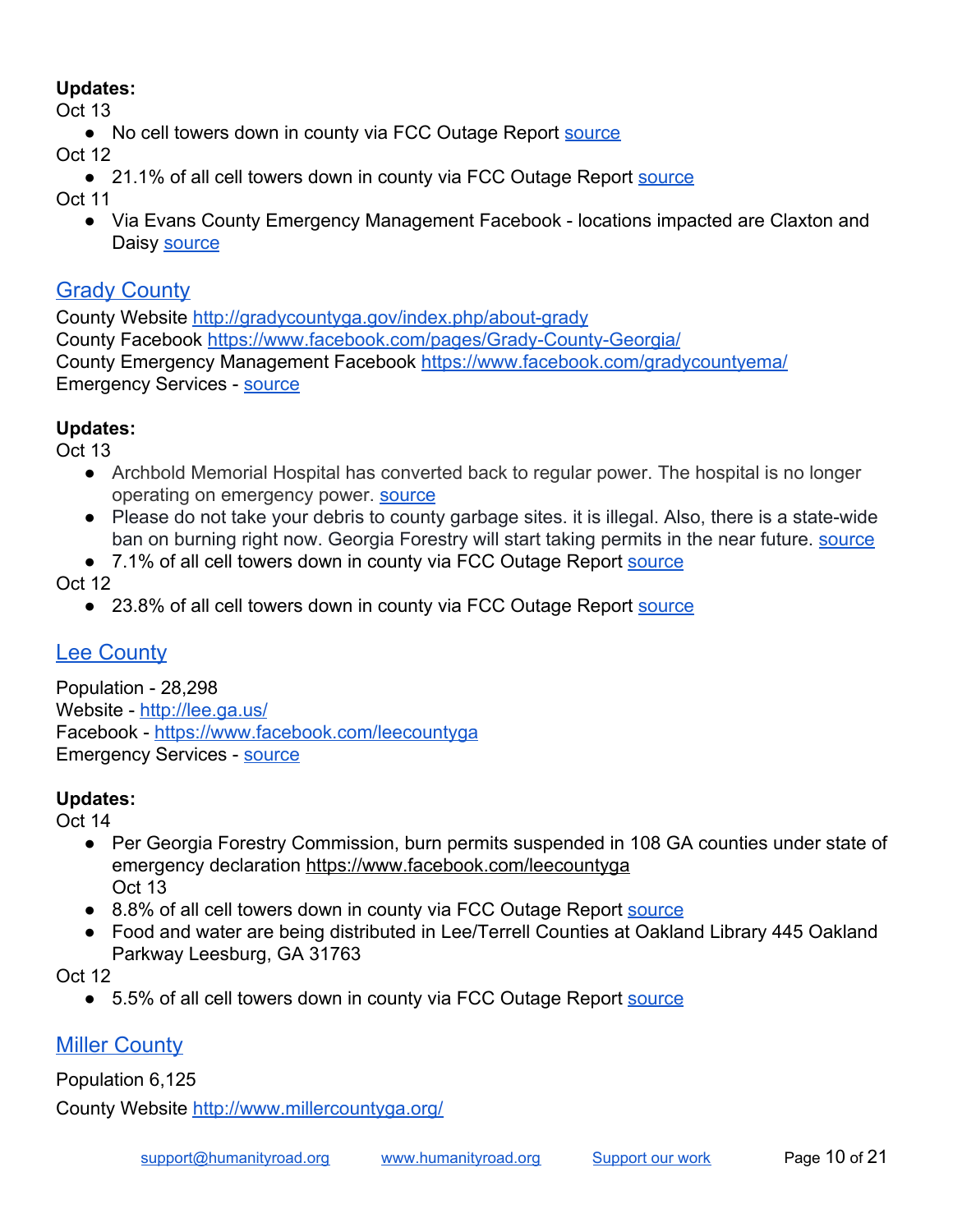#### Facebook

**Twitter** 

### **Updates:**

Oct 13

- Communications: **62.5% of all cell towers down in county** via FCC Outage Report [source](https://www.fcc.gov/document/hurricane-michael-communications-status-report-october-12-2018)
- Health and Hospitals: Miller County Hospital on generator power. There were about 140 patients in the hospital and nursing home when 115 mph winds struck the facility, ripping air conditioning units off the roof. The generators were still on at the Miller County facility as of Thursday night[.source](https://www.albanyherald.com/news/local/rural-hospitals-deliver-miracles-in-storm/article_67c03971-7ce0-586d-a30d-4313a64f0536.html)

# <span id="page-10-0"></span>Randolph County

Population 7,719 County Website <http://www.randolphcountyga.com/> County Facebook [https://www.facebook.com/pages/Randolph-County-Georgia/](https://www.facebook.com/pages/Randolph-County-Georgia/135425076490973?fref=ts) County Fire Department Facebook <https://www.facebook.com/randolphcountyfirerescue/> City of Shellman Website<http://www.cityofshellmanga.com/> Cuthbert Fire Department [Facebook Page](https://www.facebook.com/pages/category/Fire-Station/Cuthbert-Fire-Department-158493757546475/)

### **Updates:**

Oct 13

- Cuthbert All stores in town have power curfew moved to 11 pm [source](https://www.facebook.com/CuthbertPDGA/posts/350087718896521?__xts__[0]=68.ARCLMfRyJ5XR4M6s1AR_qGgOX9NCesRLD_z0YaZuzbef846pBOtR5xHrQWibprw3ZSsUOLQ0pIIC010hhhZaMSIfBk51PTBhhPcGPCJdKkaerPIv7SRefHXgnaQ4pKzH3IOjzw69x6U4miJnwVCd5EJmRMt4TDq0T8eiBrkgkLt8kyGYpPoO&__tn__=-R)
- 4.8% cell towers down in county via FCC Outage Report [source](https://www.fcc.gov/document/hurricane-michael-communications-status-report-october-12-2018)

Oct 12

● 14.3% of all cell towers down in county via FCC Outage Report [source](https://www.fcc.gov/document/hurricane-michael-communications-status-report-october-12-2018)

Oct 11

● Cuthbert City officials describe the county as having mass destruction and are advising residents to stay off the roads as clean up continues. [source](https://www.wtvm.com/2018/10/11/hurricane-michael-causes-wide-spread-damage-randolph-county-ga/)

### <span id="page-10-1"></span>**Seminole County**

Population - 8,729 County Website -<http://www.seminolecountyga.com/> County Sheriff's Office Facebook - [https://www.facebook.com/Seminole-County-Georgia-Sheriffs-Office-233615123438666/](https://www.facebook.com/pg/Seminole-County-Georgia-Sheriffs-Office-233615123438666/community/?ref=page_internal) Emergency Services - [source](http://www.gema.ga.gov/Pages/County-Info.aspx?county=Seminole%20County) Locations of Interest: Desser, Donalsonville , Iron City, Little Hope, Reynoldsville,

### **Updates:**

Oct 14

● Via Sheriff's Office: If you want to assist our community, please go to Spring Creek Fire Dept. They have supplies to give out, and a limited number of people to assist. These guys have been amazing this week and are still responding to fire related calls. **SOUTCE**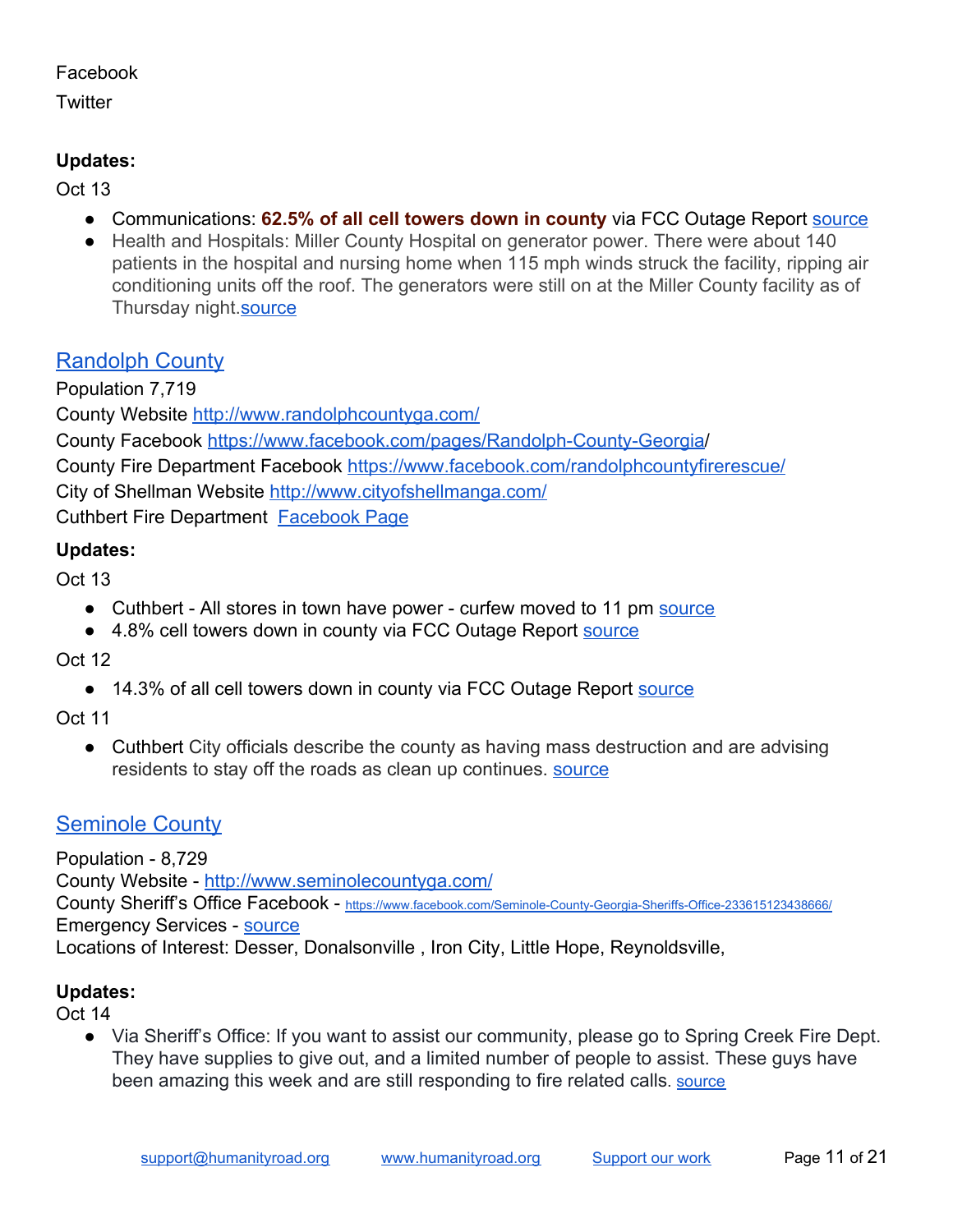● Via Georgia National Guard: Airmen of the Georgia [@USNationalGuard](https://twitter.com/USNationalGuard) [@165thAW](https://twitter.com/165thAW) work through the night in Seminole County, Ga. to support local authorities in route clearance and debris removal after Hurricane Michael. [source](https://twitter.com/GeorgiaGuard/status/1051459182875037697)

Oct 13

- Food and water are being distributed from (7 a.m. to 7 p.m.) at 3041 Town and Country Road, Donaldsonville, GA 39845
- 7% of all cell towers down in county via FCC Outage Report [source](https://www.fcc.gov/document/hurricane-michael-communications-status-report-october-12-2018) Oct 12

### ● **100% power outage across entire county** [source](https://www.walb.com/2018/10/13/complete-power-outages-across-seminole-county/)

● 3.5% of all cell towers down in county via FCC Outage Report [source](https://www.fcc.gov/document/hurricane-michael-communications-status-report-october-12-2018) Oct 11

• Video: Via 11 Alive News Donalsonville Georgia hit hard [source](https://www.youtube.com/watch?v=MVwfv0RlKzg)

# <span id="page-11-0"></span>Thomas County

Population - 45,248 Website - <https://thomascountyboc.org/> Facebook -<https://www.facebook.com/ThomasCountyPublicWorks> Emergency Services - (229) 225-4151 [Source](http://www.thomascountysheriff.com/)

### **Updates:**

Oct 14

- As of Sunday, October 15 at 8:30am, the Archbold Emergency Operations Center (EOC) has closed. [Source](https://archbold.org/emergency-management/hurricane-michael-update-october-14-2018-830am-est)
- Hospital visitation is limited at Grady General Hospital and Mitchell County. For medical attention or must visit, entrance to the hospital can be gained through the Emergency Department at these facilities. All other entrances remain closed until further notice. [Source](https://archbold.org/emergency-management/hurricane-michael-update-october-14-2018-830am-est)
- Visitors now may enter through the main entrances at Archbold Memorial Hospital and Brooks County Hospital. [Source](https://archbold.org/emergency-management/hurricane-michael-update-october-14-2018-830am-est)
- Mitchell County Hospital's laboratory is fully functional. Mitchell County Hospital Outpatient Rehabilitation will resume normal operating hours Monday, October 15. [Source](https://archbold.org/emergency-management/hurricane-michael-update-october-14-2018-830am-est)

Oct 13

- Open Shelter New Covenant Church 48 Patterson Still Spur East, THOMASVILLE, Thomas County, GA 31757 CAPACITY 167
- Thomas County Public Works Thomas County has contracted with CERES Debris Management, for debris clean-up from Hurricane Michael. They will be moving equipment in this weekend and will start on Monday, October 15th with their first sweep county wide. They will work the County in coordinated sections. All residents located in unincorporated Thomas County can bring their tree, limb, and leaves debris to the County's right of way. Please DO NOT place any debris in plastic garbage bags or dump any construction debris. If you have questions please contact our office at 229-226-4389 beginning Monday morning, October 15th. **[Source](https://www.facebook.com/ThomasCountyPublicWorks)**
- 11.8% of all cell towers down in county via FCC Outage Report [source](https://www.fcc.gov/document/hurricane-michael-communications-status-report-october-12-2018)

Oct 12

● **21.1% of all cell towers down in county** via FCC Outage Report [source](https://www.fcc.gov/document/hurricane-michael-communications-status-report-october-12-2018)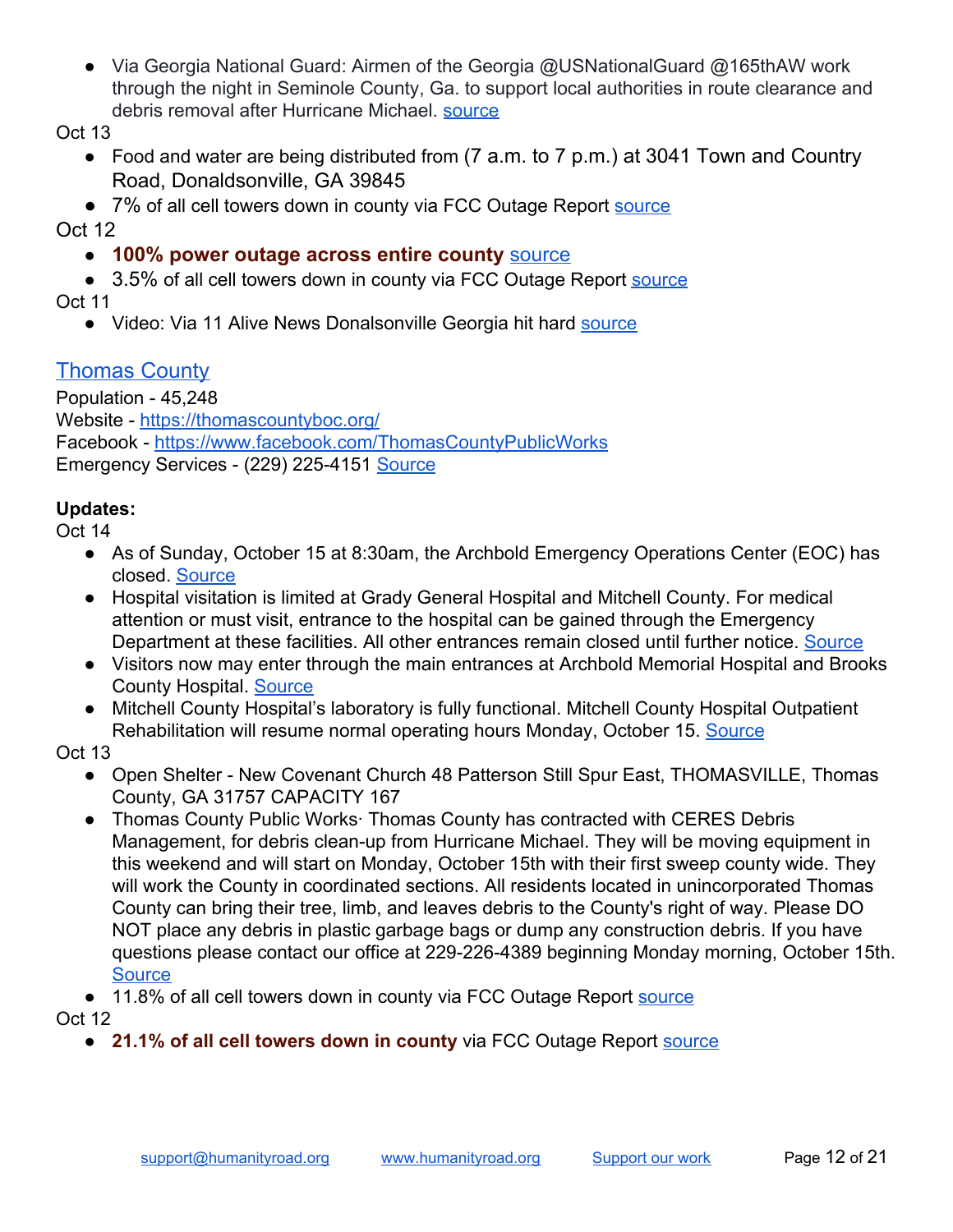### <span id="page-12-0"></span>**Emergency Phone Numbers and Help Lines**

Emergencies and Rescue

- Life threatening emergencies dial 911
- Mariners in need of emergency assistance in South Florida please contact #305-953-4617

Help Lines (non life threatening)

- Information, shelters, assistance:
	- $\circ$  call 211 or
	- Visit website <http://www.211.org/> or
	- Text zipcode to 898211 or
	- chat online <http://www.hfuw.org/2-1-1-information-assistance-helpline/>

### <span id="page-12-1"></span>**Reunification Sites and Numbers**

- GA Reunification info: <https://www.cdc.gov/childrenindisasters/reunification.html>
- Red Cross Safe and Well: <https://safeandwell.communityos.org/cms/index.php>
- Red Cross Hurricane App (helps you tell others you are safe) download app: <http://www.redcross.org/get-help/how-to-prepare-for-emergencies/mobile-apps>

### <span id="page-12-2"></span>**Situation Reports and Maps**

#### Situation Reports

- Georgia Emergency Management Resources<http://www.gema.ga.gov/Pages/default.aspx>
- Healthcare Ready situation reports <https://www.healthcareready.org/michael>
- Find Open Pharmacies Rx Open <https://www.healthcareready.org/rxopen>

Maps

- Facebook Disaster Maps [Humanity Road Special Facebook Mapping Report](https://docs.google.com/document/d/1HD0bACyFTN_c7Qn5dcl6Hn38d_zeE7ncoRSNZmfOlJM/edit#heading=h.nkhqf8lucal5)
- NAPSG Resources <https://www.napsgfoundation.org/2018-hurricane-resources/>
- NAPSG Story Map [https://www.arcgis.com/apps/MapSeries](https://www.arcgis.com/apps/MapSeries/index.html?appid=61952ebf539f4bf1941a9e24e0bc277b)
- Gulf Power Outage Map <https://outagemap.gulfpower.com/external/default.html>
- Georgia 511 Maps [https://www.511ga.org](https://www.511ga.org/)
- Georgia Emergency Management County Map <http://www.gema.ga.gov/Pages/Georgia-Map.aspx>
- Georgia Flood Conditions <https://waterwatch.usgs.gov/new/?m=flood&r=ga&w=map>
- Google Crisis Map Hurricane Michael <https://google.org/crisismap/2018-michael>
- Windy. TV Map <https://www.windy.com/?30.212,-84.617,7>

### <span id="page-12-3"></span>**Shelters and Evacuation Centers**

- Georgia State Parks campsites are available for free during this emergency event. For information about parks, updates and how to rent facilities please visit the Georgia State Parks website at [source.](https://gastateparks.org/alerts/Web%20Content)
- The Atlanta Motor Speedway camping facilities are open to evacuees. More information can be found at [source](http://www.atlantamotorspeedway.com/media/news/ams-opening-camping-facilities-hurricane-florence-evacuees.html/Web%20Content) .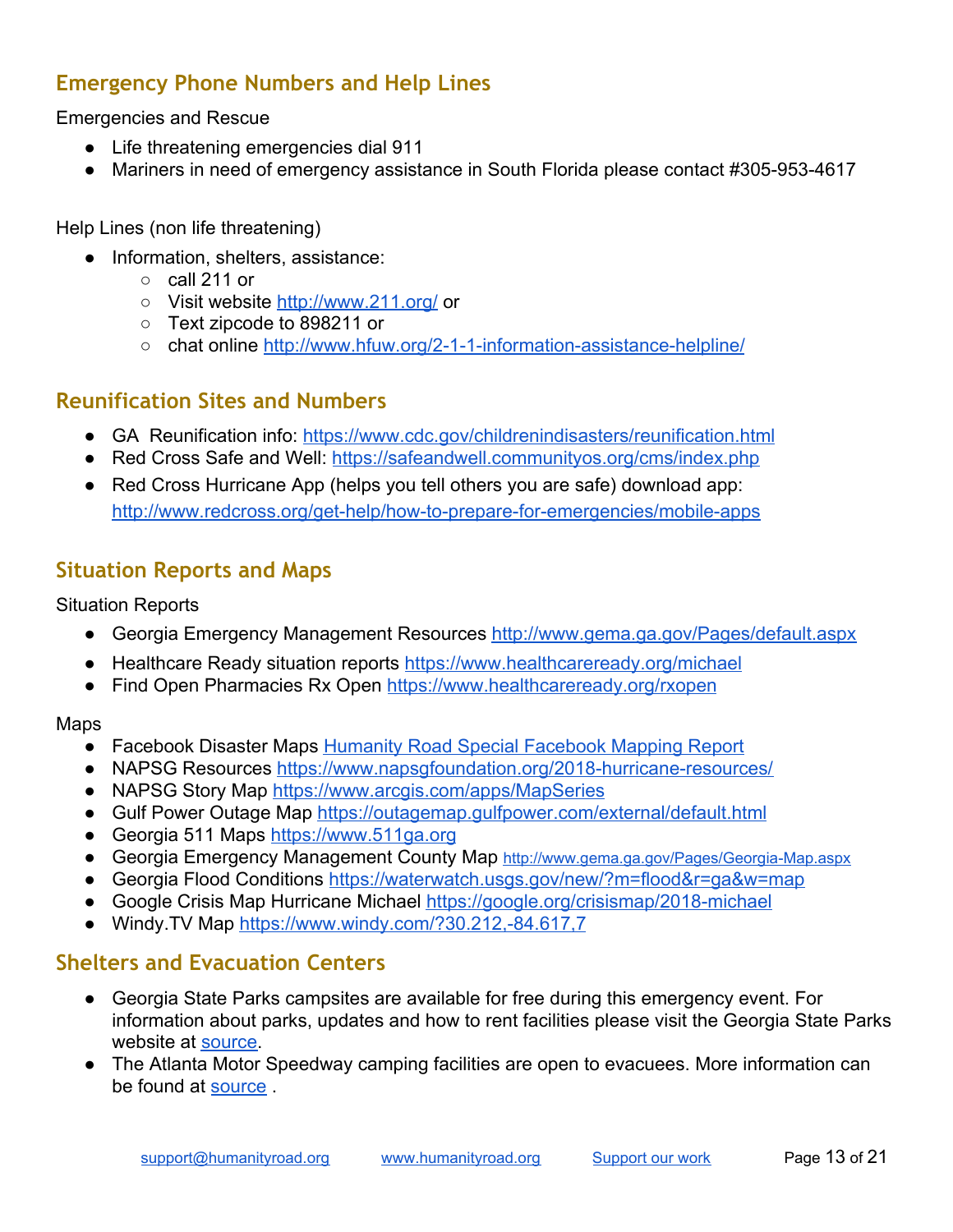- Airbnb activated their Disaster Response and Relief operation in response to Hurricane Michael. Over 150 members have opened their homes as hosts with no cost to displaced evacuees and relief workers. More information can be found at [source](https://www.airbnb.com/hurricanemichael).
- FEMA Mobile App with shelter locator: [download app](https://www.fema.gov/mobile-app)
- Red Cross Shelter Locator: [source](http://www.redcross.org/get-help/disaster-relief-and-recovery-services/find-an-open-shelter?utm_source=arctwitter&utm_medium=social&utm_campaign=harvey)

### <span id="page-13-0"></span>**Communications Sector**

Situation Updates: The following is a report on the status of communications services in geographic areas impacted by Hurricane Michael as of October 13, 2018 at 11:00 a.m. EDT.

- Statewide Cell Sites Out 131 out of 4,446 [Source](https://www.fcc.gov/document/hurricane-michael-communications-status-report-october-12-2018)
- Comms: FCC Outage Report Hurricane Michael [source](https://www.fcc.gov/document/hurricane-michael-communications-status-report-october-11-2018) cell towers down in for county:
	- 15.8% Baker County
	- .7% Baldwin County
	- 1.8% Bibb County
	- 19.5% Calhoun County
	- 1.6% Coffee County
	- 2.6% Colquitt County
	- 2.2% Crisp County
	- 16.7% Decatur County
	- 1.9% Dodge County
	- 6.3% Dooly County
	- 6.5% Dougherty County
	- 52.9% Early County
	- 7.1% Grady County
	- 3.5% Houston County
	- 5.6% Irwin County
	- 1.5% Jefferson County
	- 2.4% Laurens County
	- 8.8% Lee County
	- .6% Lowndes County
	- 2.2% McDuffie County
	- 62.5% Miller County
	- 16.7% Mitchell County
	- 1.4% Montgomery County
	- 11.1% Pulaski County
	- 4.8% Randolph County
	- 7% Seminole County
	- 5.6% Stewart County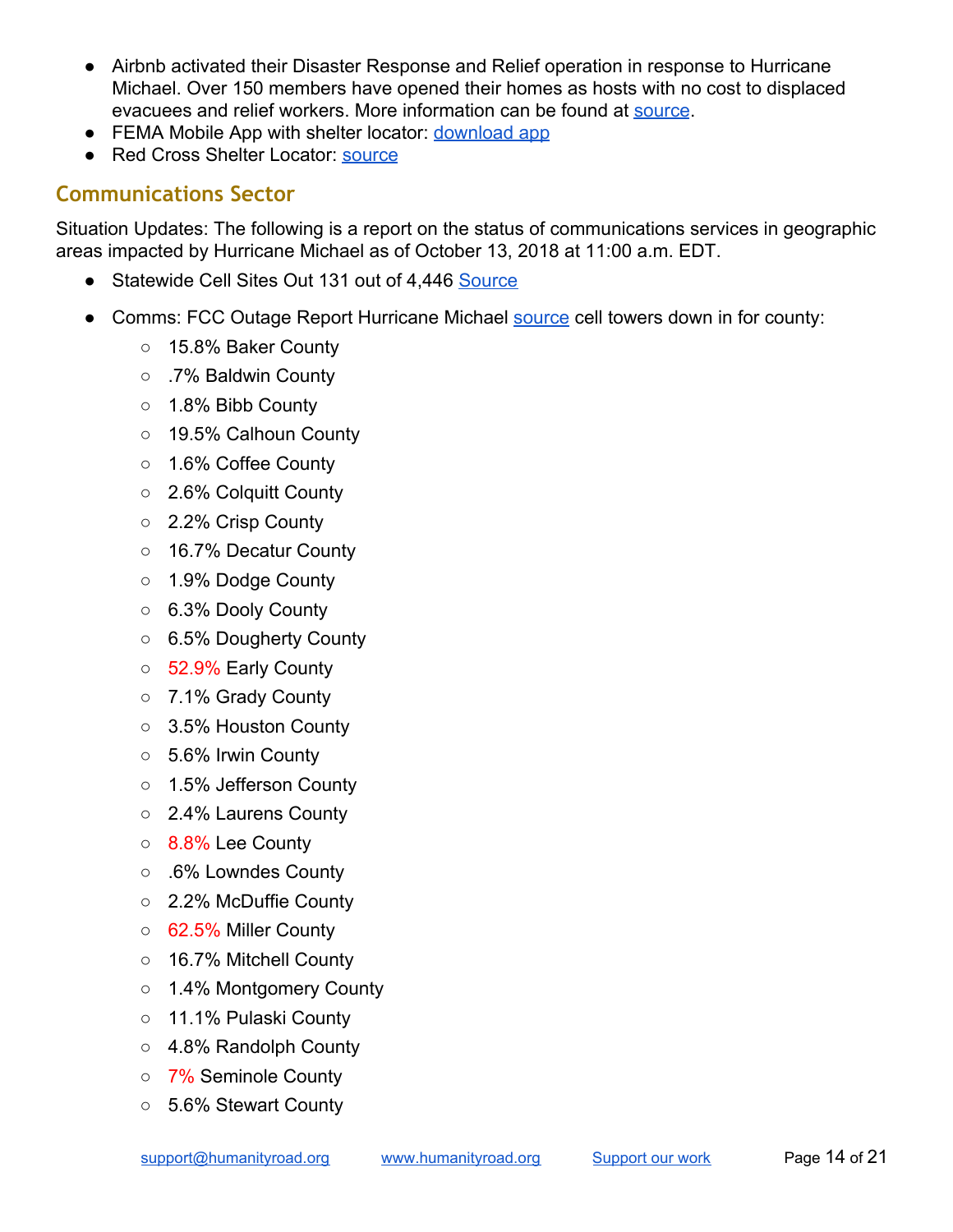- 5.3% Sumter County
- 2.4% Taylor County
- 11.8% Thomas County
- 1.4% Tift County
- 14.3% Treutlen County
- 3.3% Turner County
- 2% Twiggs County
- 2.4% Washington County
- 12.5% Wheeler County
- 20.8% Worth County
- Reported 86,978 Cable Systems and Wireline (Combined) outages in the state of Georgia which may include the loss of telephone, television, and/or Internet services.
- Television stations status:
	- 25 (up from 23 yesterday) TV stations reported being operational (WABW, WACS, WALA-TV, WALB, WCES, WEIQ, WFLA-TV, WFNA, WGNM, WJCL, WJSP, WJTC, WKRG-TV, WMOR-TV, WMUM, WPAN, WPMI, WRBL, WRMD-CD, WSAV-TV, WSCG, WTTA, WTXL, WVAN, WXGA).
	- 4 (no change from yesterday) TV stations reported being out of service (WDHN, WFXL, WMBB, WVUP-CD)
- **FM Radio stations status:** 
	- 80 (up from 61 yesterday) FM radio stations reported being operational (W201DJ, W204CM, W206BP, W209CD, W209CG, W212BY, W214BZ, W219DH, W220DS, W233AP, W259CA, W266CM, W269BJ, W271BC, W279CU, W287CG, W290AS, WAAC, WABD, WABR, WASU-LP, WBBQ-FM, WBLX-FM, WBZE, WCSN-FM, WDBN, WDEN-FM, WDLT-FM, WDLV, WFLF-FM, WFRP, WFSY, WGCN, WGEX, WGLF, WGMY, WGOV-FM, WIBB-FM, WIFO, WIZB, WJIZ-FM, WJSP-FM, WJWV, WKIH, WKKZ, WKKZ, WKSM, WLGK, WLUB, WLXF, WLZN, WMGB, WMUM-FM, WNCV, WOBB, WPAP, WPEZ, WPLV, WQBZ, WQTS, WQXZ, WSVH, WTCQ, WTGF, WTNT-FM, WTSM, WUNV, WVKV, WWET, WWLD, WWWD, WXJB, WXRA, WXSR, WXVS, WYCT, WYUM, WYZB, WZCH, WZNS).
	- $\circ$  27 (down from 30 yesterday) FM radio stations reported being out of service (W232BI, W242BF, W245BT, WAKU, WASJ, WBMZ, WBYZ, WBZE, WCUG, WDBN, WEBZ, WGLF, WHHR, WHKV, WJEP, WKNK, WMCG, WMCG, WPFM, WQIL, WQIL, WQZY, WQZY, WRBA, WSWL-LP, WWLD, WZRE-LP).
	- $\circ$  2 (no change from yesterday) FM radio stations reported being down with programming sent to another station (WHBX, WXRS). [Source](https://www.fcc.gov/document/hurricane-michael-communications-status-report-october-12-2018)
- AM Radio stations status: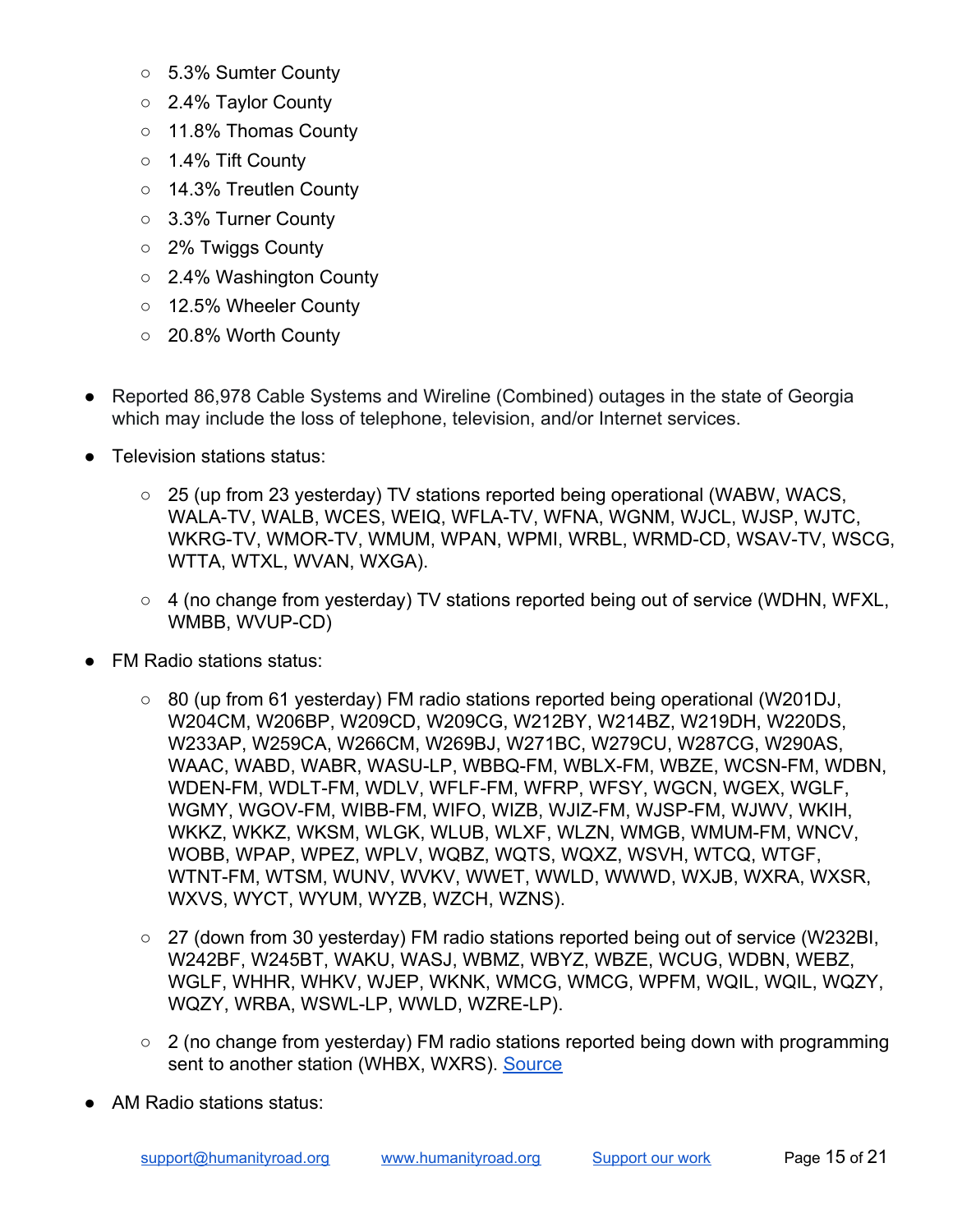- 20 (up from 18 yesterday) AM radio stations reported being operational (WAYS, WCLA, WDAK, WEBY, WFTW, WGSY, WGUN, WHBT, WHEP, WJAT, WLOP, WMAC, WNRP, WTLY, WVOP, WWIO, WWJB, WXLI, WXLI, WXQW).
- 5 (up from 4 yesterday) AM radio stations reported being out of service (WDIZ, WJYZ, WMLT, WMLT, WXRS). [Source](https://www.fcc.gov/document/hurricane-michael-communications-status-report-october-12-2018)

- Comms: FCC Outage Report Hurricane Michael **[source](https://www.fcc.gov/document/hurricane-michael-communications-status-report-october-11-2018)** cell towers down in for county:
	- 5.3 % Appling County
	- 7.7% Bacon County
	- 21.1% Baker County
	- 38.9% Ben Hill County
	- 10% Berrien County
	- 2.4% Bibb County
	- 8.7% Bleckley County
	- 18.4% Bulloch County
	- 3.4% Burke County
	- 22% Calhoun County
	- 8.3% Clay County
	- 1.6% Coffee County
	- 33.3% Colquitt County
	- 1.8% Columbia County
	- 5.6 % Cook County
	- 15.2% Crisp County
	- 26.7% Decatur County
	- 17.3% Dodge County
	- 12.5% Dooly County
	- 21.8% Dougherty County
	- 22.2% Early County
	- 9.1% Echols County
	- 5.1% Emanuel County
	- 21.1% Evans County
	- 23.8% Grady County
	- 3.7% Hancock County
	- 4.6% Houston County
	- 5.6% Irwin County
	- 1.8% Jefferson County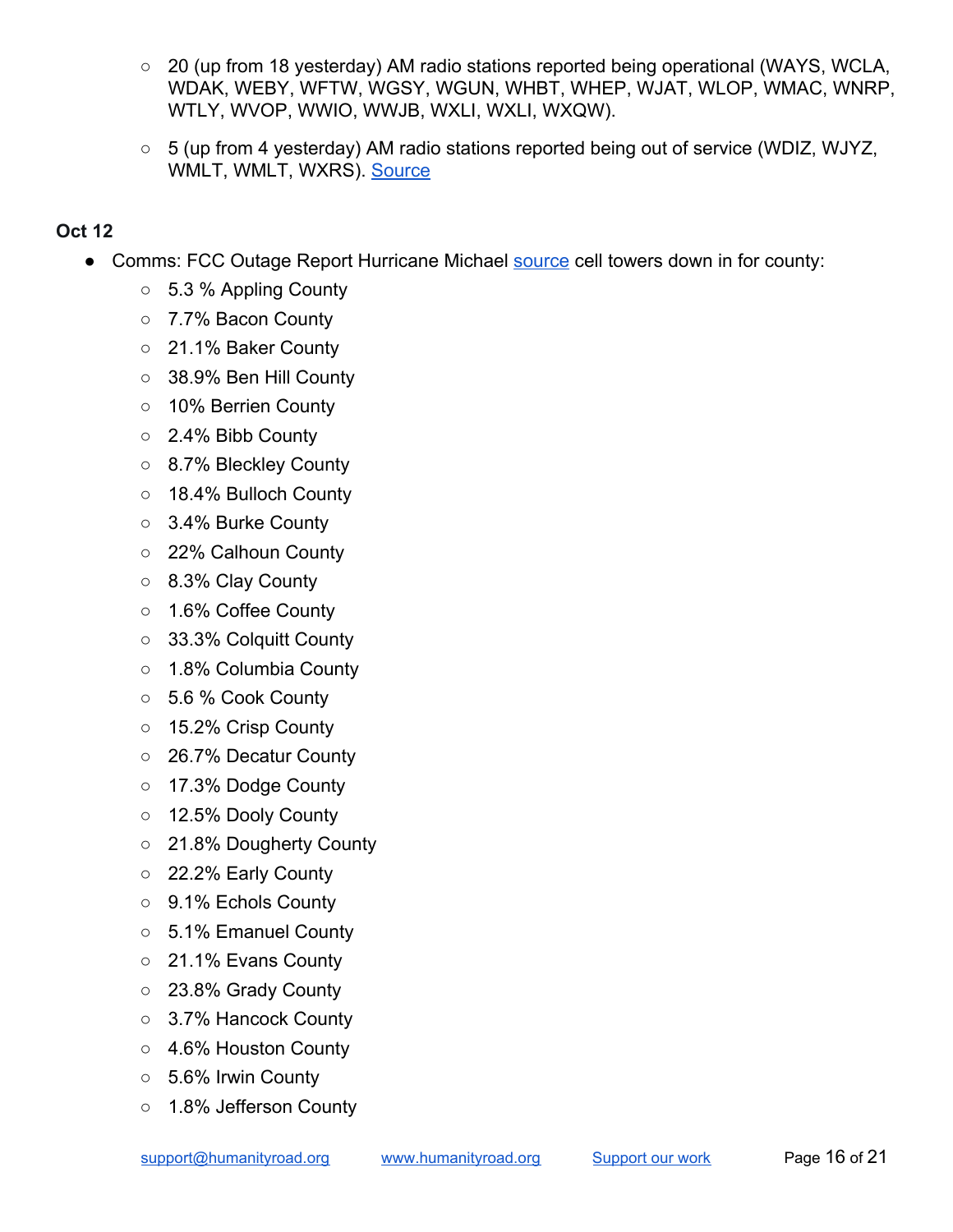- 6.7% Johnson County
- 4.1% Jones County
- 6.0% Laurens County
- 5.5% Lee County
- .6% Lowndes County
- 23.1% Macon County
- 6.9% Marion County
- 2.2% McDuffie County
- 12.5% Miller County
- 30.6% Mitchell County
- 2.9% Montgomery County
- 18.5% Pulaski County
- 14.3% Randolph County
- .7% Richmond County
- 22.2% Schley County
- 3.3% Screven County
- 3.5% Seminole County
- 5.6% Stewart County
- 13.3% Sumter County
- 2.8% Tattnall County
- 4.8% Taylor County
- 9.7% Telfair County
- 26.3% Terrell County
- 21.1% Thomas County
- 4.3% Tift County
- 7.0% Toombs County
- 19% Treutlen County
- 13.3% Turner County
- 8.2% Twiggs County
- 4.3% Warren County
- 2.4% Washington County
- 29.4% Webster County
- 37.5% Wheeler County
- 34.4% Wilcox County
- 30.2% Worth County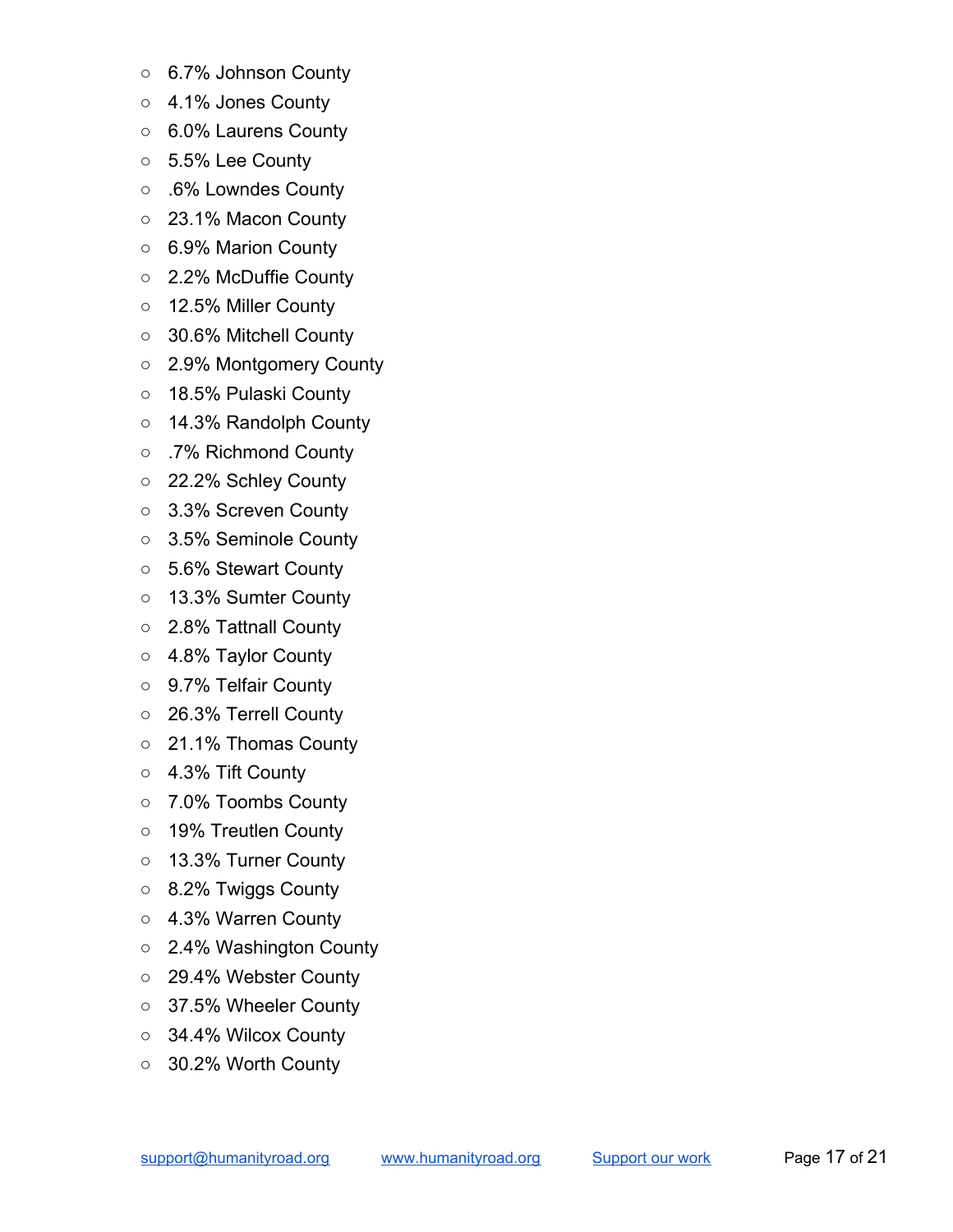● Reported 103,775 Cable Systems and Wireline (Combined) outages in the state of Georgia which may include the loss of telephone, television, and/or Internet services.

### **Oct 9**

- FCC: The Federal Communications Commission (FCC) is available to address emergency communications needs 24 hours a day, including throughout the weekend, especially relating to the effects of Hurricane Michael. The FCC reminds emergency communications providers, including broadcasters, cable service providers, wireless and wireline service providers, satellite service providers, emergency response managers, first responders, and others needing assistance to initiate, resume, or maintain communications operations to contact the FCC Operations Center for assistance at 202-418-1122 or by e-mail at [FCCOperationCenterfcc.gov](mailto:FCCOperationCenter@fcc.gov) [source](https://www.fcc.gov/document/fcc-assistance-hurricane-michael-emergencies-available-247)
- FCC: FCC has requested that communications providers report network outage information. Reports are requested beginning at 10:00 a.m. on October 10, 2018, and every day after that by 10:00 a.m. until DIRS is deactivated. [source](https://www.fcc.gov/document/fcc-activates-disaster-information-reporting-hurricane-michael)
- Comcast: More than 8,000 Xfinity hotspots are being opened throughout the Panhandle, including in Tallahassee, Panama City, Dothan and the surrounding areas. [source](https://www.tallahassee.com/story/news/2018/10/09/xfinity-opens-wifi-hotspots-non-customers-ahead-hurricane-michael/1578795002/)
- AT&T Free Msg: Hurricane Michael efforts We'd like to help out during this difficult time. If you live in areas impacted by Hurricane Michael, you won't be charged for any data/talk/text overages from 10/10-10/14. Go to <http://att.com/hurricanemichael> for more info [Source](https://twitter.com/WJHG_TV/status/1050501062858338304)

## <span id="page-17-0"></span>**Health / Medical Sector**

Situation Updates:

- The following hospitals and nursing homes were using power generators Friday afternoon, according to the Georgia Health Department: [source](https://www.ajc.com/weather/hurricanes/two-dozen-georgia-hospitals-nursing-homes-relying-backup-generators-deadly-storm-wake/bffOw6eUo80uvwUDwgUIUJ/)
	- PruittHealth, Worth County
	- Southwest Georgia Regional Medical Center, Randolph County
	- Donalsonville Hospital/Nursing Home, Seminole County
	- Miller Nursing Home, Miller County
	- PruittHealth Palmyra, Dougherty County
	- Pelham Parkway Nursing Home, Mitchell County
	- Bryant Health and Rehabilitation Center, Bleckley County
	- Glenwood Health and Rehab, Wheeler County
	- Pinewood Manor Nursing Home and Rehabilitation, Pulaski County
	- Sparta Health and Rehabilitation, Hancock County
	- Addington Place, Laurens County
	- Dublin Place, Laurens County
	- Oaks Senior Living Center, Laurens County
	- Advanced Health and Rehab, Twiggs County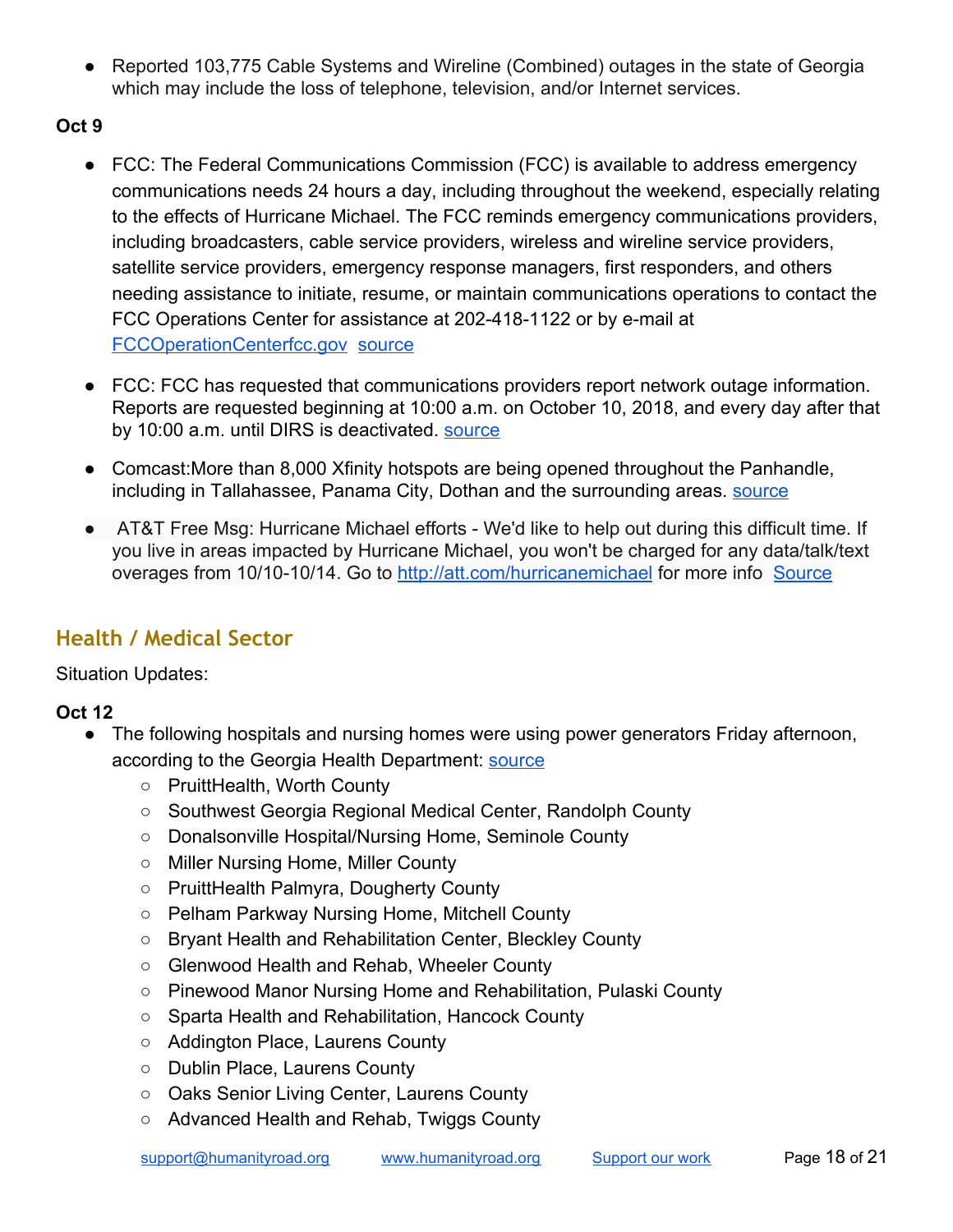- McRae Manor Nursing Home, Telfair County
- Oconee Health and Rehabilitation, Washington County
- Life Care Center, Ben Hill County
- PruittHealth Ashburn, Turner County
- PruittHealth Ocilla, Irwin County
- Montezuma Health and Rehabilitation, Macon County
- Pinehill Nursing Center, Dooly County
- Turning Point Care Center, Colquitt County
- Pinewood Manor Nursing and Rehabilitation, Pulaski County
- Dawson Health and Rehabilitation, Terrell County

Useful Links:

- List of hospitals in Georgia. [source](https://en.wikipedia.org/wiki/List_of_hospitals_in_Georgia_(U.S._state))
- Hospital Directory, Georgia. [source](https://www.ahd.com/states/hospital_GA.html)
- Emergency and Urgent Care, Georgia (Scroll to Bottom) [Source](https://www.urgentcarelocations.com/ga/georgia-urgent-care)
- The Disaster Distress Helpline, 1-800-985-5990,24/7,365day. [Source](https://www.samhsa.gov/find-help/disaster-distress-helpline)

### <span id="page-18-0"></span>**Special Needs / Vulnerable Populations**

#### **Updates:**

Oct 13

- Veteran Health Resource Center Hotline: 1-800-507-4571
- The Kidney Community Emergency Response Coalition reported that dialysis patients in the path of Hurricane Michael who need assistance can call one of the patient emergency hotline [source](https://twitter.com/KCERprogram/statuses/1050132634620301312)
- AHCA The Agency's Consumer Information Hotline is now open 24 hours: 1-888-419-3456
- Agency for Health Care Administration has posted a [helpful resource for Hurricane Michael](https://ahca.myflorida.com/MCHQ/Emergency_Activities/michael_2018.shtml). The agency requires all licensees providing residential or inpatient services to use an approved database for reporting its emergency status, planning or operations. Notify the Agency for Health Care Administration regarding evacuations and other issues you encounter during and after the storm by using the **[ESS](https://apps.ahca.myflorida.com/Ess/)** system. If you need any assistance please contact your local Emergency Operations Center--a link is available at: [source](https://www.floridadisaster.org/counties/)

#### **Special Needs Helpful Links:**

Oct 13

● The Centers for Medicare & Medicaid Services (CMS) Acts to help with Hurricane Michael Emergency Response [source](https://www.cms.gov/newsroom/press-releases/cms-acts-help-hurricane-michael-emergency-response)

Georgia Department of Elder Affairs:

- Website [source](https://aging.georgia.gov/)
- Elder helpline: 866-552-4464.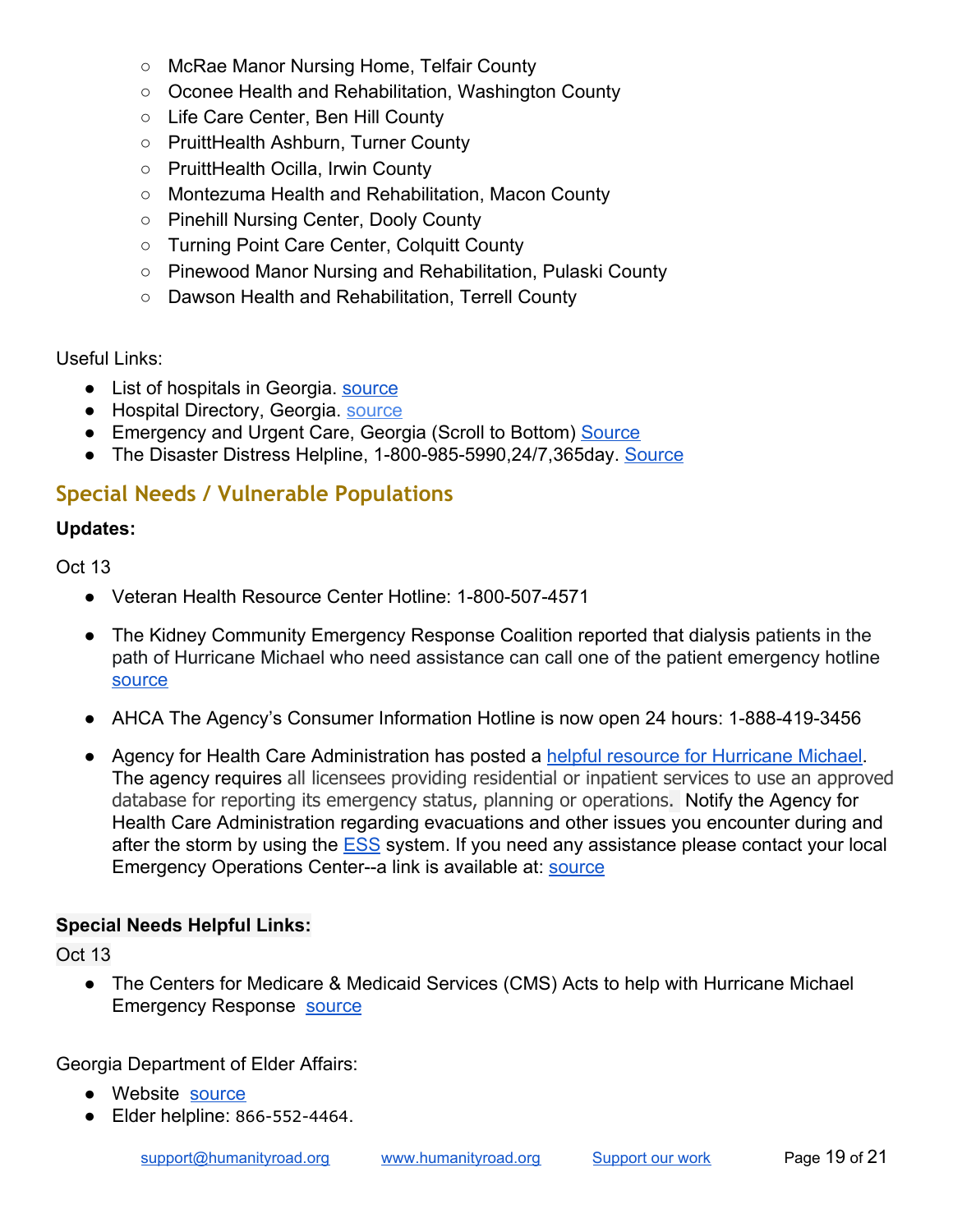Agency for Persons with Disabilities:

● Website [source](https://ada.georgia.gov/persons-disabilities)

Georgia Developmental Disabilities Resources:

● Website [Source](https://gcdd.org/faqs/developmental-disabilities-services-and-resources.html)

Georgia Agency for Healthcare Administration

- Website [source](https://dch.georgia.gov/healthcare-facility-regulation-0)
- Twitter [source](https://twitter.com/georgiacouncil)
- Facebook [source](https://www.facebook.com/georgiaddcouncil)

Autism Resources in Georgia

● Website [source](https://georgia.gov/blog/2015-04-17/georgias-resources-autism)

### <span id="page-19-0"></span>**Power and Fuel**

#### **Situation Updates:**

Power

- Georgia State Outages: 65,758; Customers Traked: 4,109,208 Last Updated 10/14/2018 2:32:28 PM [Source](https://poweroutage.us/area/State/georgia)
- Georgia State Outages: 97,427 Customers Tracked: 4,020,721 Last Updated: 10/13/2018 01:41:50 PM [Source](https://poweroutage.us/area/State/georgia)

Useful Links:

Georgia Power

- Website<https://www.georgiapower.com/>
- Outage Map [http://outagemap.georgiapower.com/external/default.html?hp=tm\\_po\\_view\\_outage\\_map?mnu](http://outagemap.georgiapower.com/external/default.html?hp=tm_po_view_outage_map?mnuOpco=GPC) [Opco=GPC](http://outagemap.georgiapower.com/external/default.html?hp=tm_po_view_outage_map?mnuOpco=GPC)
- Twitter [https://twitter.com/georgiapower](https://twitter.com/georgiapower?WT.svl=tw3&hp=rfy_twitter)
- Facebook [https://www.facebook.com/GeorgiaPower](https://www.facebook.com/GeorgiaPower?WT.svl=fb2&hp=rfy_facebook)

Gas Buddy (gasoline availability tracker):<http://tracker.gasbuddy.com/>

### <span id="page-19-1"></span>**Food and Water**

#### Oct 13

Food may be unsafe to consume following a hurricane. Follow these tips to ensure safety: [Source](https://www.fsis.usda.gov/wps/portal/fsis/topics/food-safety-education/get-answers/food-safety-fact-sheets/emergency-preparedness/a-consumers-guide-to-food-safety-severe-storms-and-hurricanes/ct_index)

Several cities in Southwest Georgia have issued a boil water notice following widespread power outages. Cities under a boil water advisory include: Updated October 13 at 9:47 AM [Source](https://www.walb.com/2018/10/11/albany-dawson-sasser-issue-boil-water-notice/)